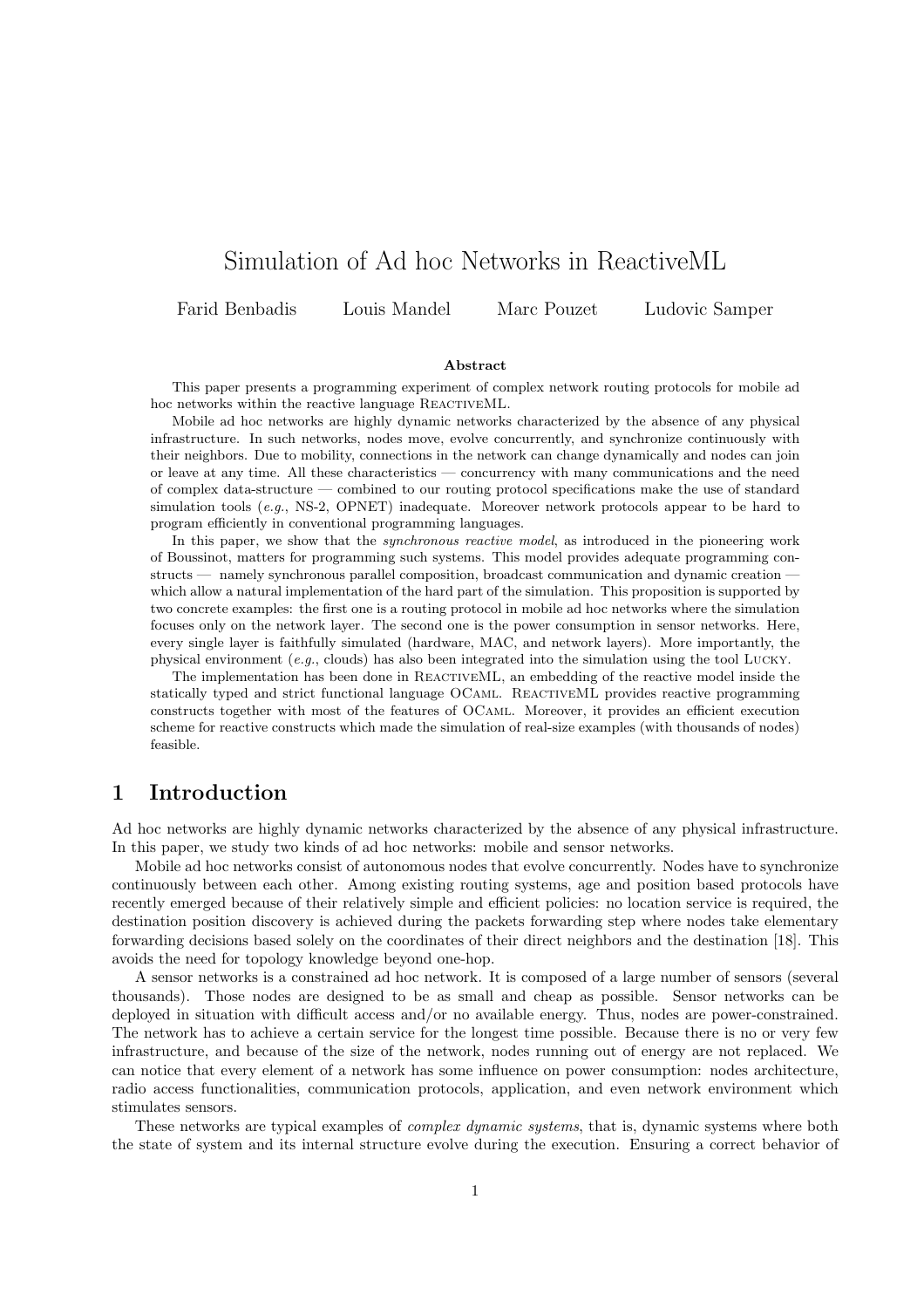such a network is challenging, and the best way to tackle this problem is to build models which can be simulated.

Characteristics of these networks — concurrency with many synchronizations and the need of complex data-structures — make the use of standard simulation tools such as [NS-2](http://www.isi.edu/nsnam/ns) [\[1\]](#page-23-0) or [OPNET](http://www.opnet.com) [\[28\]](#page-24-1) maladapted. Indeed, NS-2 has been originally designed for wired networks and does not correctly handle wireless networks. In particular, it can only simulate small networks (1000 nodes networks seems to be barely conceivable) whereas we consider large scale networks.

In this paper, we show that the *synchronous reactive model* introduced by Boussinot [\[9,](#page-23-1) [10,](#page-23-2) [36\]](#page-25-0) is an appropriate model for programming those systems. We argue that this model provides appropriate programming constructs — synchronous parallel composition with a common global time scale, broadcast communication, and dynamic creation — making the implementation of the hard part of the network surprisingly simple and efficient.

The model provides *language concurrency* as opposed to *run-time concurrency*: reactive parallel programs are translated into conventional single-thread, yet efficient programs [\[2,](#page-23-3) [8,](#page-23-4) [12,](#page-23-5) [39\]](#page-25-1). Even though a similar formulation is possible in any conventional programming language using one run-time thread per node, it would not allow to simulate large networks for clear efficiency reasons.

Network simulators detailed below have been written in REACTIVEML (RML for short), an embedding of the reactive model inside a statically typed, strict functional language  $[26, 24]$  $[26, 24]$ . <sup>[1](#page-1-0)</sup> REACTIVEML provides reactive programming constructs with most of the features of [OCaml](http://caml.inria.fr) [\[23\]](#page-24-4). Reactive constructs give a powerful way to describe the dynamic part of the system whereas the host language OCaml provides data-structures for programming the algorithmic part. Moreover, REACTIVEML also provides an efficient execution scheme for reactive constructs which makes the simulation of real-size examples feasible.

The purpose of this paper is to convince of the adequacy of the reactive model for real-size simulation problems. Ad hoc networks are such systems. As a side-effect, these systems are good examples to compare the various implementations of the reactive model [\[2,](#page-23-3) [12,](#page-23-5) [39\]](#page-25-1).

The remainder of this paper is organized as follows. Section [2](#page-1-1) discusses the adequacy of the programming model on which ReactiveML is based for programming network simulators. Section [3](#page-3-0) presents briefly a routing protocol and its REACTIVEML implementation. This section is to be considered as a tutorial introduction to the language through an example. In order to ease the presentation, this section provides a survival kit which can easily be skipped and we only give samples of the code. People interested in the whole implementation should follow hyperlinks. Section [4](#page-15-0) presents the simulation of a complete protocol stack for sensor networks, taking the physical environment into account. We discuss related works in section [5,](#page-21-0) and conclude in section [6.](#page-22-0)

# <span id="page-1-1"></span>2 Why ReactiveML matters for programming simulators?

One first observation is that even if there exists many different network simulators, people continue sometimes to develop their own simulator. Why? Creating your own simulator guaranties that this simulator will perfectly fit your needs. Indeed, even if some simulators provide several levels of detail (see section [5\)](#page-21-0), a custom simulator can exactly address the faced problem.

The main point in our approach is to be able to quickly develop a problem specific simulator which is efficient enough to obtain simulation results.

High level reactive language Writing a simulator from scratch is time consuming but avoids the cost of learning another simulator. In order to reduce the time and effort needed to write his own simulator, a high level language is required. ReactiveML, an ML-language, is a high level and formally defined programming language. Since ReactiveML is an extension of OCaml, it takes advantages of the host language strengths:<sup>[2](#page-1-2)</sup> a powerful type system, user-definable algebraic data types and pattern matching

<sup>&</sup>lt;sup>1</sup>The distribution can be accessed at:  $http://ReactiveML.org$ .

<span id="page-1-2"></span><span id="page-1-0"></span><sup>2</sup><http://caml.inria.fr/about/index.en.html>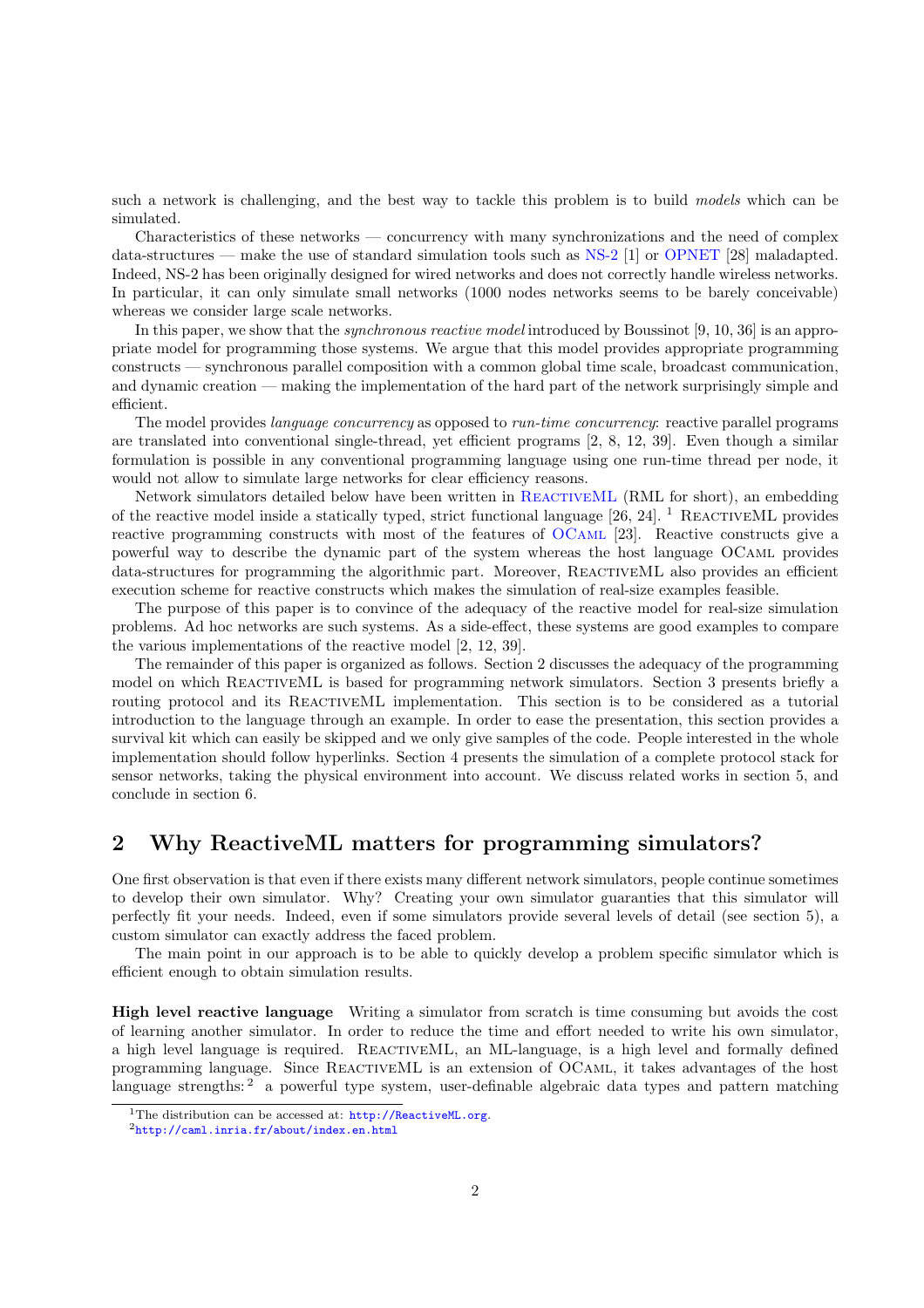and automatic memory management. The expressiveness of the host language is important to manipulate complex data structures such as nodes or packets.

Moreover, nodes of a network are components which run in parallel. Thus a language that already contains that primitive of running in parallel is very useful. It is an advantage that REACTIVEML have above the classical programming languages or event driven libraries.

**The synchronous approach** – The synchronous model is a model of concurrency where there is a notion of global logical time scale called instants. Parallel composition in this model guaranty that all components reacts at each instant.

This model of concurrency offers a simple way to express the parallel execution of the network nodes.

We can remark that the synchronous model is not contradictory with the asynchronous aspect of ad hoc networks. Synchrony only gives the ability to all nodes to react in a fair way like it could be done in an imperative implementation. For instance, for the simulator presented in the section [4,](#page-15-0) it was easy to simulate clock drift of nodes.

Dynamic creation An ad hoc network is a highly dynamic computer system. Nodes can join or leave the network. These changes in the network topology may depend on the simulation such that the size of the network cannot be statically computed.

REACTIVEML provides high level constructs to kill processes and it gives to the programmer the opportunity to create during the executions new processes that naturally interact with the other processes.

We present in section [3.4](#page-14-0) examples of dynamic aspects. We define a process that dynamically creates new nodes. We run a simulation that dynamically delete processes and print the memory usage (see fig. [7\)](#page-15-1). It shows that the OCaml garbage collector works well with ReactiveML programs and thus memory deallocation is not a worry for the programmer.

Synchronous observers To give information about the behavior of a network simulation, the simulator has to give outputs to the user. Those outputs can be trace files or graphic windows, for instance. Of course, printing whatever kind of statistics in a file is easy to achieve in OCaml and thus in ReactiveML. As well, a graphic library exists in OCaml and can be used in ReactiveML. But a key issue is, will the add of an observer modify the behavior of the simulation? The synchronous model enables to run the observers in parallel of the simulation and guaranties that adding one or several observers will not modify the execution of the simulation.

Example: Viewer Authors of [\[11\]](#page-23-6) insist on the importance of having a visualization tool that helps users understand the complex behavior in network simulation. In our opinion, a visualization tool in a network simulator is essential. It is not only useful in order to give intuition about protocols to develop but also to aid in debugging both the simulator and the protocol stack.

It would be possible in a REACTIVEML simulator to generate a trace file that is compatible with a visualization tool like Nam [\[16\]](#page-23-7) (Network Animator, the visualization tool of NS-2). However, the graphic output of OCaml is very easy to use. It allows a dynamic display of the network.

Synchronous observer is a good design pattern to program a viewer. It does not modify the simulation: with or without the viewer, the simulations will remain the same.

Moreover, the visualization tool is also self made within the same language as the simulator which lets the user display just what he need on the graphic output. It can be the collisions, the emission of packets, or whatever.

Interactive simulations The dynamic viewer presented before allows to build interactive simulations. We can, for instance, stimulate a node with a mouse click that generates a packet to send.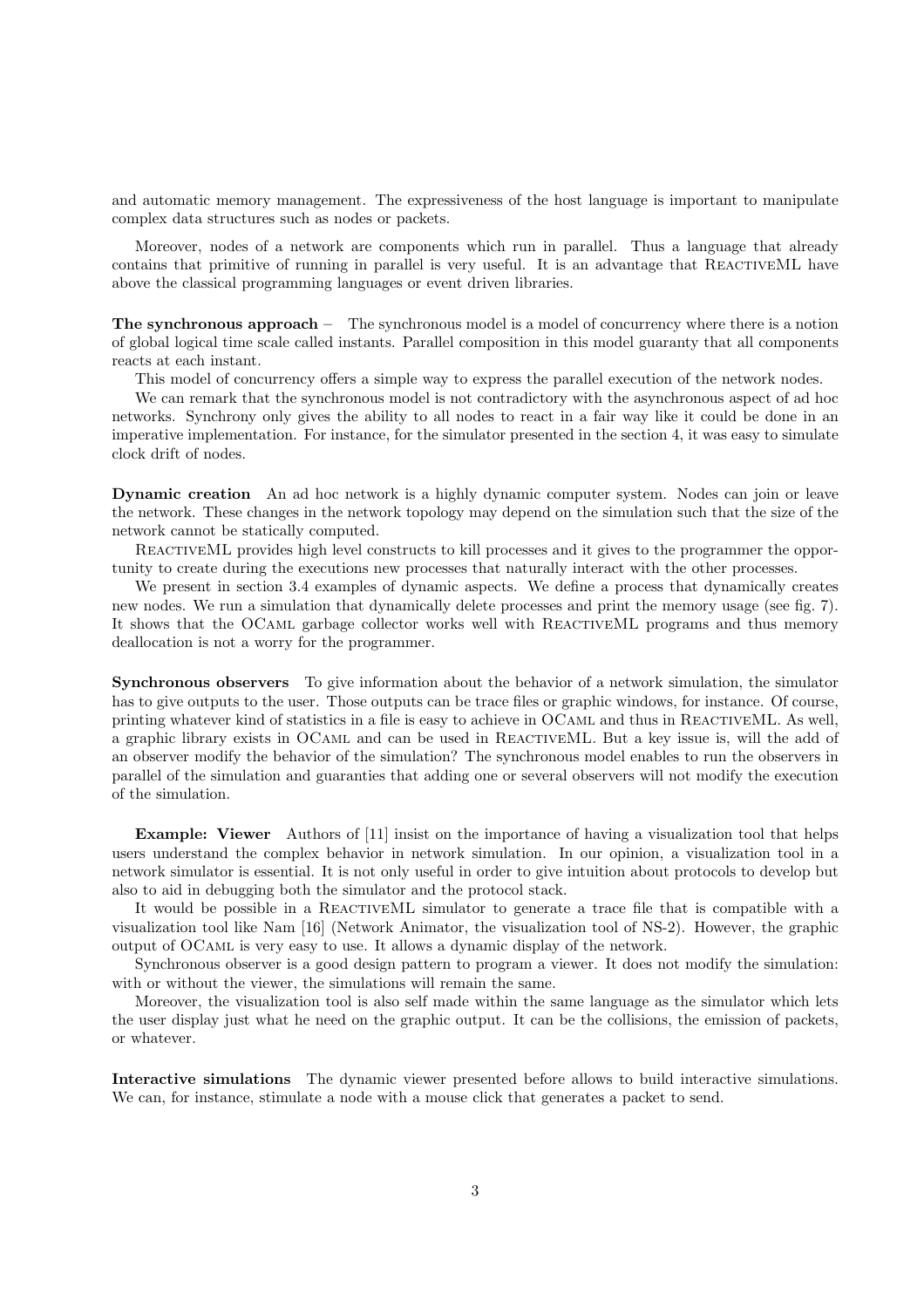Thanks to the dynamic aspects of REACTIVEML, interactive simulations can also be used to add or remove nodes in a network. For example, a function which creates a new node in the network with a mouse-click is about ten lines long (see section [3.4\)](#page-14-0).

The interaction between the user and the simulator can also be used for instance to dynamically manage the observers. Indeed, the graphic window could be removed during execution (to speed up the simulation) and then displayed again to monitor the simulation.

Simulating the environment: Lucky In wireless networks, data transmission impacts the behavior of a network. To generate messages, simulators can use statistic laws on nodes. Poisson processes for instance are often used. This environment modeling shows its limit, especially in the case of sensor networks. A more accurate modeling of the environment is sometimes needed. Most of classical network simulators do not integer a way to simulate the environment, in sensor networks a model of the environment appears to be essential to perform realistic simulations ([\[34\]](#page-25-2)). Thus people begin to integer environment models in their simulators, see section [5.](#page-21-1)

It is possible to simulate the environment by a user interaction as we have seen before. Or it is possible to describe an environment model directly in REACTIVEML. An environment process will then run in parallel with the rest. A better formalism to describe a non-deterministic environment is LUCKY [\[22\]](#page-24-5). REACTIVEML provides an interface with Lucky, thus a Lucky process works as an ReactiveML process.

Lucky is described in further detail in the sensor network example, section [4.1.4.](#page-17-0)

Scalability We would like to emphasis on efficiency. First, a simulator that simulates exactly what is needed is more efficient than a generic simulator. Second, simulator efficiency depends on the efficiency of the programming language. ReactiveML is compiled into plain OCaml. Thus, it takes advantage of its efficient native code compilers. The handling of the concurrency without run-time threads is also a reason for the language efficiency. More information about ReactiveML implementation can be found in [\[24\]](#page-24-3). Last, the efficiency relies on the algorithmic. In section [3.2.3,](#page-8-0) we illustrate how expressiveness of the reactive model allows to implement an efficient algorithm to compute the neighborhood of a node.

We illustrate these points on two examples: a mobile ad hoc network [\[25\]](#page-24-6) and a sensor network [\[35\]](#page-25-3).

# <span id="page-3-0"></span>3 Simulation of Mobile Ad hoc Networks

Our first example is a simulator made to evaluate dissemination methods for Age and Position Based (APB) routing protocols in mobile ad hoc networks.

## <span id="page-3-2"></span>3.1 Age and Position Based Routing

The main principle of APB routing protocols is that each node may have an information about each other node's location. This information is stored in a position table and associated to an age that represents the time elapsed since the last time the information has been updated. The position table is queried by a packet to estimate destination's position.

In this routing methods, destination location discovery is performed during packet transfer: a source node does not know the destination's location when it sends the packet, it only has an estimation about it. We describe the EASE (Exponential Age SEarch) routing method, where a source node s needs to communicate with a destination  $d$ , as follows:<sup>[3](#page-3-1)</sup>

Set  $i := 0$ ,  $age := \infty$ ,  $a_0 := s$  in While  $a_i \neq d$  do search around  $a_i$  a node  $n_i$  such that  $age(n_i, d) \leq age/2$ ;  $age := age(n_i, d);$ 

<span id="page-3-1"></span><sup>&</sup>lt;sup>3</sup>For more details about EASE, refer to [\[18\]](#page-24-0)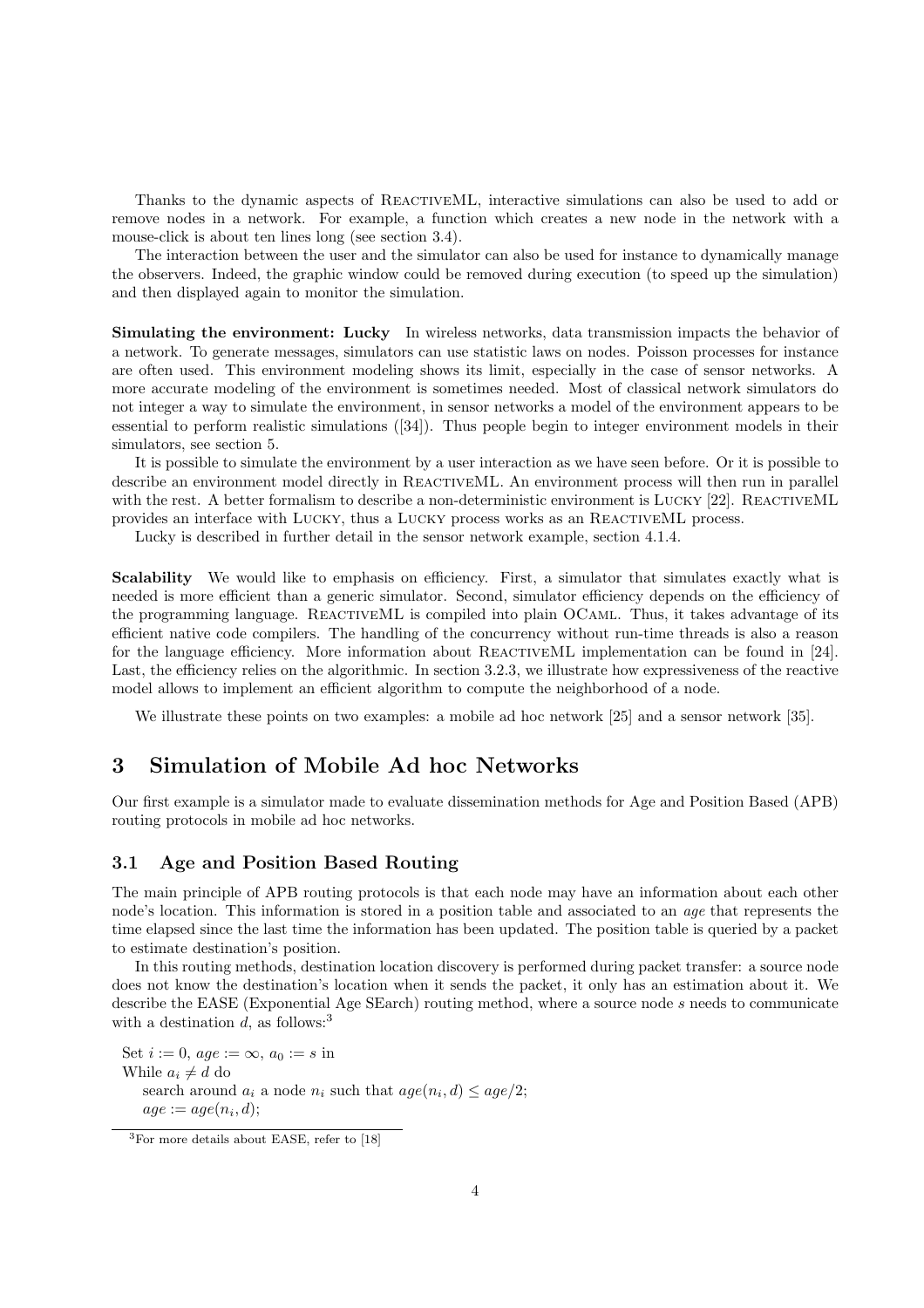

<span id="page-4-0"></span>Figure 1: Routing a packet from s to d: anchor nodes  $a_1$  and  $a_2$  refine estimation of d's position.

Set  $m := a_i$  in While m is not the closest node of  $pos(n_i, d)$  do  $m :=$  next neighbor toward  $pos(n_i, d)$ done;  $i := i + 1;$  $a_i := m$  (\* the closest node of  $pos(n_i, d)$ \*) done

where each  $a_i$  is an anchor node that searches for a better estimation of destination's position than the one included in the packet,  $pos(n_1, n_2)$  is  $n_2$ 's position as known by  $n_1$ , and  $age(n_1, n_2)$  is the age of this information. An illustration of this algorithm is represented in Fig. [1.](#page-4-0)

Two different methods are used to update position tables in APB routing protocols. The first one, LE (for Last Encounter), introduced in [\[18\]](#page-24-0), uses encounters between nodes. Each node remembers the location and time of its last encounter with other nodes. The second method, ELIP (Embedded Location Information Protocol), uses also encounters between nodes, but disseminates nodes locations in data packets [\[6\]](#page-23-8). In this method, a source node can include its current coordinates in every message it sends in such a way that all the nodes that participate to the forwarding procedure update their knowledge about the source. The source node does not always include its position in data packets to reduce the traffic overhead of this disseminating method.

To simulate these two protocols, we have to represent a set of nodes that evolve in parallel. All of them move, communicate, and update their local position tables, which contain estimations of all other nodes coordinates, at every simulation instant.

Our simulator has been conceived in order to compare two dissemination methods to be used in an APB ad hoc routing algorithm. We did not conceive a generic simulator which can be used for any routing protocol. Moreover, we do not focus on the routing efficiency of EASE, which has been proven in [\[18\]](#page-24-0), but on the performance of ELIP and LE, two dissemination algorithms. The important point is that the two dissemination algorithms are evaluated in the same conditions. For this reason, we do not consider the physical and link layers and do not take into account the interferences and packets loss. We only focus on the network layer, and consider that when a node broadcasts a packet, all its direct neighbors receive it.

## 3.2 [Implementation in ReactiveML](http://ReactiveML.org/spe/elip)

We present here the structure of the simulator and detail some key points. The full implementation is available at <http://ReactiveML.org/spe>.

#### 3.2.1 Basic features

REACTIVEML is built above OCAML. Every OCAML program (without objects, labels and functors) is a valid ReactiveML program and ReactiveML code can be linked to any OCaml library. In the following, we assume that the reader is familiar with functional programming in ML.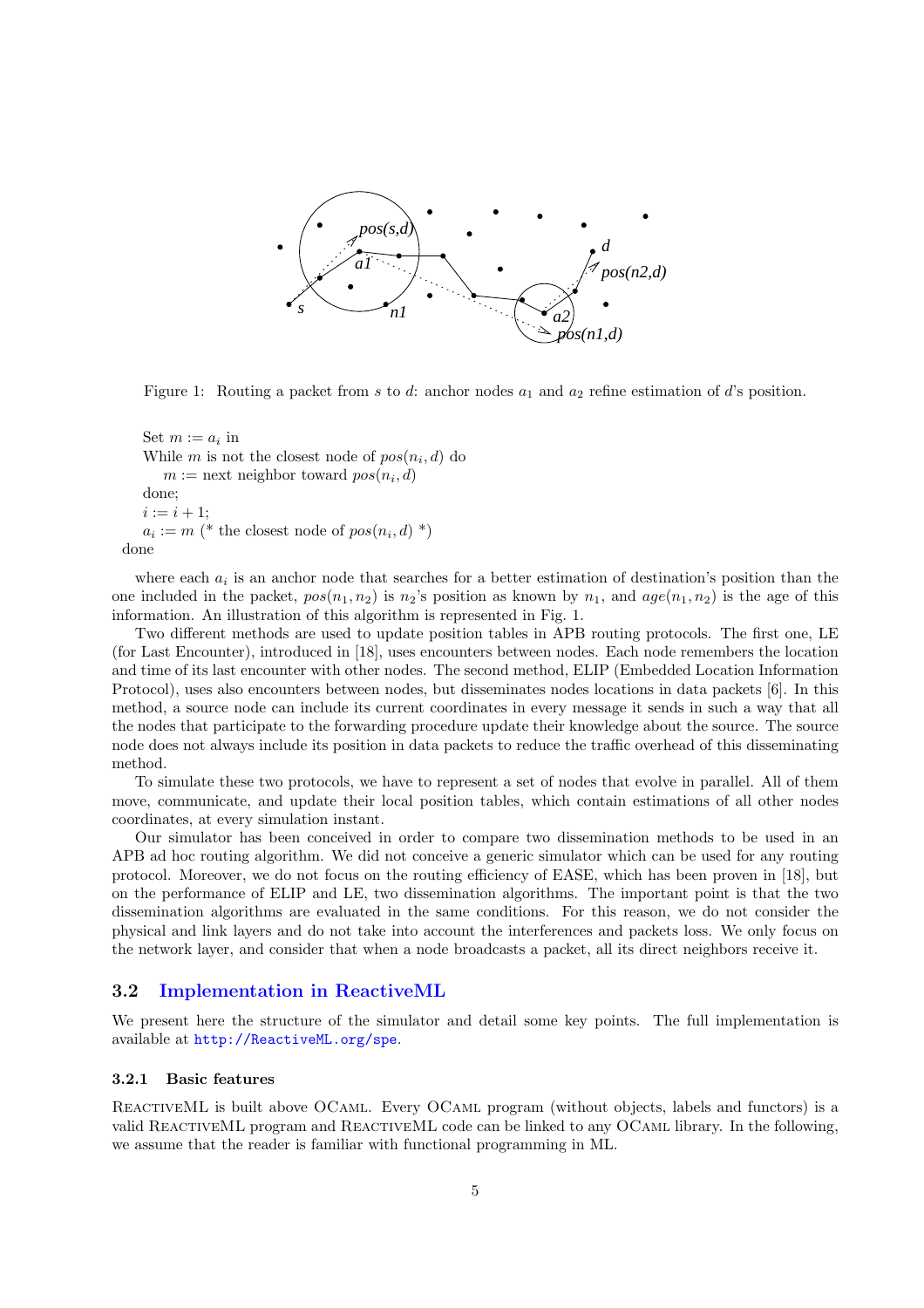A program is a collection of type definitions and values. For example, the following program defines the type position of positions as a record, and a position pos of this type. Then, it defines the function distance2 that computes the square of the Euclidean distance between two positions.

```
type position = {x: int; y: int }
let pos = { x = 4; y = 2 }
val pos : position
let distance2 p1 p2 =
 (p2.x - p1.x) * (p2.x - p1.x)+ (p2.y - p1.y) * (p2.y - p1.y)
```

```
val distance2 : position -> position -> int
```
As for OCAML, the compiler automatically infer types (printed in *italic* font).

REACTIVEML adds to this functional language, the definition of a *process*. Processes are state machines whose behavior can be executed through several instants as opposed to functions which are considered to be instantaneous. Consider, for example, the process hello\_world that prints "hello" at the first instant and "world" at the second one (the pause statement suspends the execution until the next instant):

```
let process hello_world =
 print_string "hello<sub>1</sub>";
 pause;
 print_string "world"
```

```
val hello_world : unit process
```
This process can be executed by typing: run hello\_world.

The expression  $e_1 | e_2$  is the synchronous parallel composition. It executes the expressions  $e_1$  and  $e_2$  at each instant. So the execution of the process hello\_world\_2 prints "hello hello " at the first instant and "worldword" at the second one.

```
let process hello_world_2 =
 run hello_world
  | \cdot |run hello_world
```

```
val hello_world_2 : unit process
```
The construct for/dopar is a parallel iterator. It executes the instances of its body in parallel. The process hello\_world\_n executes n instances of hello\_world in parallel.

```
let process hello_world_n n =
 for i = 1 to n dopar
   run hello_world
 done
```
### val hello\_world\_n : int -> unit process

Communication between parallel processes is made by broadcasting signals. A signal can be emitted (emit) and awaited (await). There is also suspension (do/when) and preemption (do/until) constructs that use signals. We illustrate these constructs with a ping\_pong process that prints alternatively ping and pong.

```
let process ping_pong =
```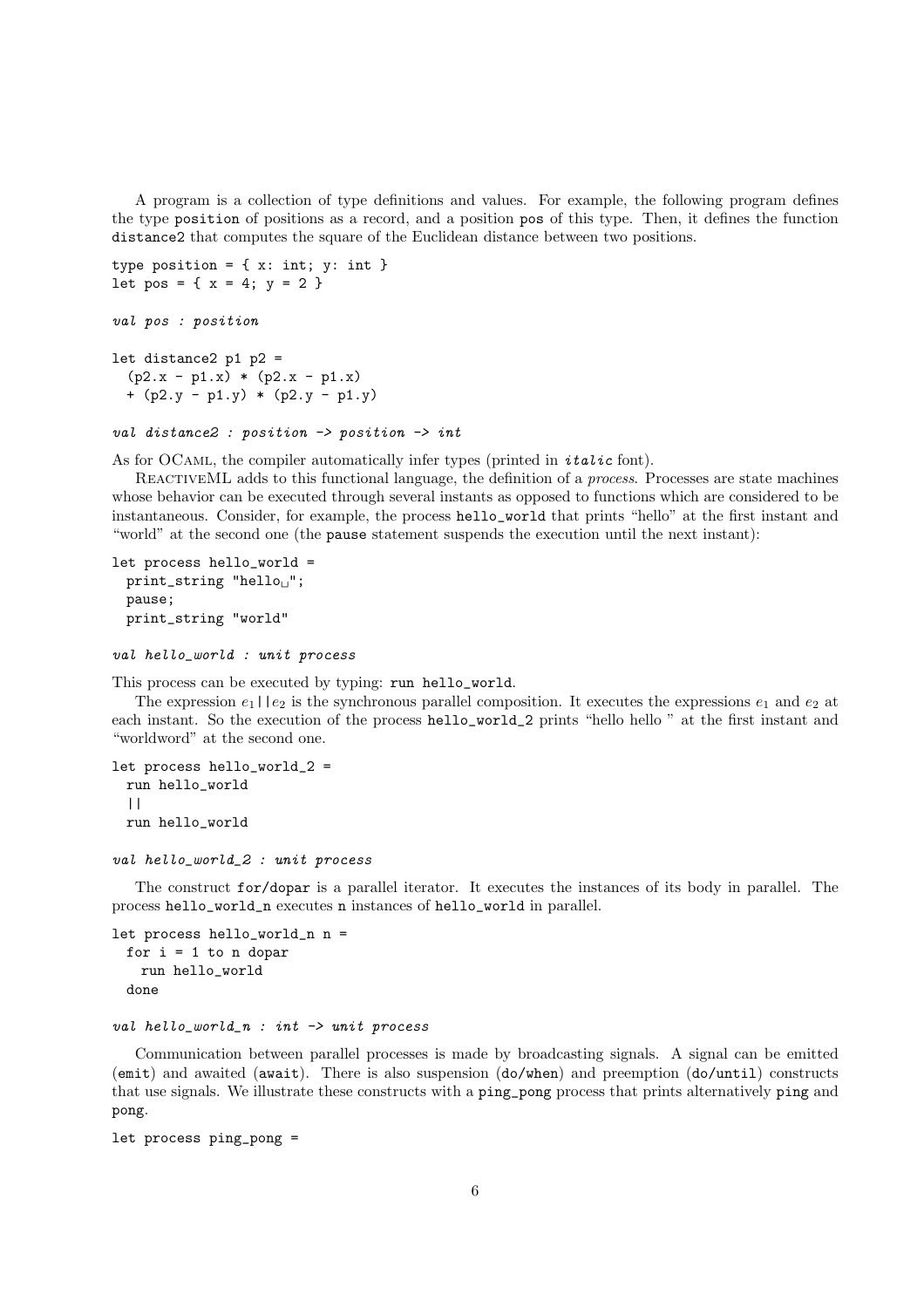```
signal s1, s2 in
 loop
   await s1;
   print_string "ping";
   emit s2
 end
 ||
 emit s1;
 loop
   await s2;
   print_string "pong";
   emit s1
 end
val ping_pong : unit process
```
The construct signal/in declares the two signals s1 and s2. Then, two expressions are executed in parallel. The first one prints ping and the other one prints pong. Synchronizations are made through the signals s1 and s2.

As it is the case in Esterel, a signal may carry some value and this call for a particular treatment in case of multi-emission. For example, what is the value of x in the following example where the values 1 and 2 are emitted during the same instant?

emit s 1  $||$  emit s 2  $||$  await s(x) in ...

Several answers are possible. When a valued signal is declared, we have to define how to combine values in the case of multi-emission on a signal during the same instant. This is achieved with the construct:

signal name default value gather function in  $expr$ 

Thus, if we want to define the signal s such that it computes the sum of the emitted values, we can write:

```
signal s default 0 gather (+) in
emit s 1 || emit s 2 || await s(x) in print_int x
(* s : (int, int) event *)
```
The expression await  $s(x)$  in print\_int x awaits the first instant in which s is emitted and then, at the next instant, prints 3 which is the sum of the emitted values. The type (int, int) event of the signal s states that the emitted values and the combined values are integers.

The type of emitted values on a signal s and the type of the combined value are not necessarily the same. If  $\tau_1$  is the type of the value emitted on s and  $\tau_2$  the type of the combined value, then s is of type  $(\tau_1, \tau_2)$  event. In this case, the default value must have type  $\tau_2$  and the gathering function must have type  $\tau_1 \rightarrow \tau_2 \rightarrow \tau_2.$ 

In the following example, the signal s collects all the values emitted during the instant:

```
signal s default [] gather fun x y \rightarrow x :: y in
emit s 1 || emit s 2 || await s(x) in ...
(* s : (int, int list) event *)
```
Here, the default value is the empty list and the gathering function builds the list of emitted values. So the value of x is the list  $[2; 1]$ .<sup>[4](#page-6-0)</sup> The notation signal s in ... is a shortcut for this gathering function.

<span id="page-6-0"></span>We stop this short introduction to REACTIVEML here. Various examples of programs can be found at <http://ReactiveML.org>.

<sup>&</sup>lt;sup>4</sup>The order of the elements of the list associated to **s** is not specified.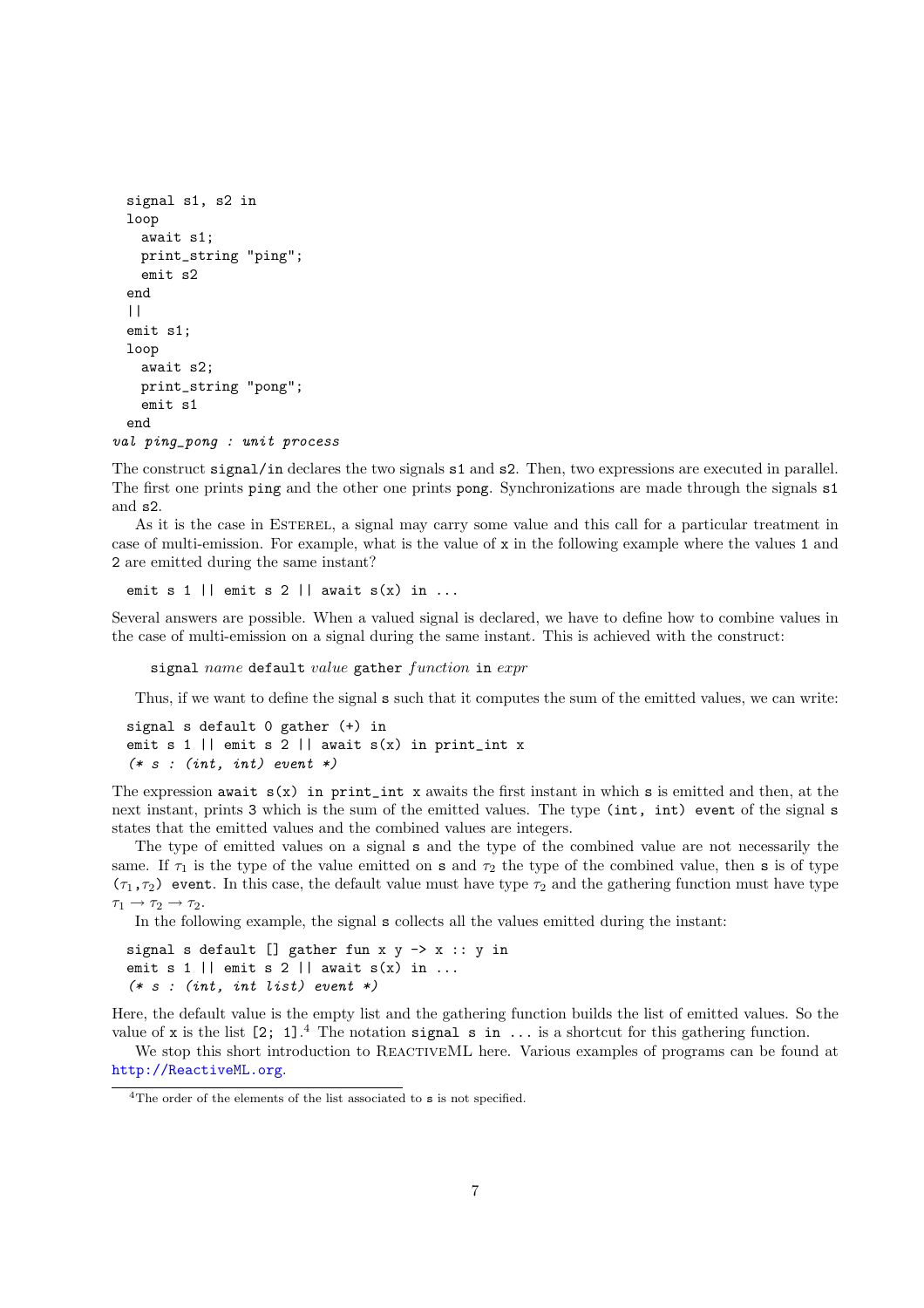#### 3.2.2 [Data structures](http://ReactiveML.org/spe/elip/global.rml.html)

We consider a node n. In order to use an age and position based routing protocol,  $n$  needs to know its position. Global Positioning System (GPS) is the simplest way for a node to discover its location. Moreover, n needs to continuously store its neighbors' coordinates. For this purpose, it uses a local position table. Each entry in this position table looks like this:

$$
[ID_a, pos(n, a), date(n, a)]
$$

This entry concerns a node a.  $pos(n, a)$  is an estimation of a's position, and  $date(n, a)$  indicates when n has got this information. We assume here that  $n$  knows, thanks to it MAC layer, its immediate neighborhood which is represented by the set of all the nodes under its radio range.

We then define the type of a node as a record:

```
type node =
 { id: int;
   mutable pos: position;
   mutable neighbors: node list;
   mutable date: int;
   pos_tbl_le: Pos_tbl.t;
   pos_tbl_elip: Pos_tbl.t; }
```
where id is the unique identifier of a node, pos is its current position, represented by its coordinates on a grid with squares of one meter square, neighbors the list of nodes that are under its coverage range, and date is the current local date of the node, essentially used to compute the age of other nodes position information. pos\_tbl\_le and pos\_tbl\_elip are the position tables used to simulate the LE and ELIP dissemination protocols.

The record contains mutable fields which can be modified, and non-mutable fields which are fixed at the creation of the concerned record. pos\_tbl\_le and pos\_tbl\_elip are not mutable because we implement them as imperative structures in the module [Pos](http://ReactiveML.org/spe/elip/pos_tbl.rmli.html)\_tbl.

Packets for age and position based routing protocols contain the following fields: the source and destination identifiers, an estimation of destination position, the age of this information, and data to be transmitted. When using ELIP, the packets also contain source node location.

In the simulator, packets do not contain data but contain other information used for statistics computation. This information is also useful for the graphical interface.

```
type packet =
 { header: packet_header;
   src_id: int;
   dest_id: int;
   mutable dest_pos: position;
   mutable dest_pos_age: int;
   (* to compute statistics *)mutable route: node list;
   mutable anchors: node list; }
```
src\_id, dest\_id, dest\_pos and dest\_pos\_age are used for routing. route is the list of nodes the packet traveled through, and anchors is the list of anchor nodes. header indicates if the packet is a LER or an ELIP packet.

```
type packet_header =
 | H_LE
  | H_ELIP of position option
```
The constructor H\_ELIP is associated to a value of type position option such that ELIP packets can contain the position of the source node or not. The protocol does not always include the position of the sender in the packet to reduce the overload.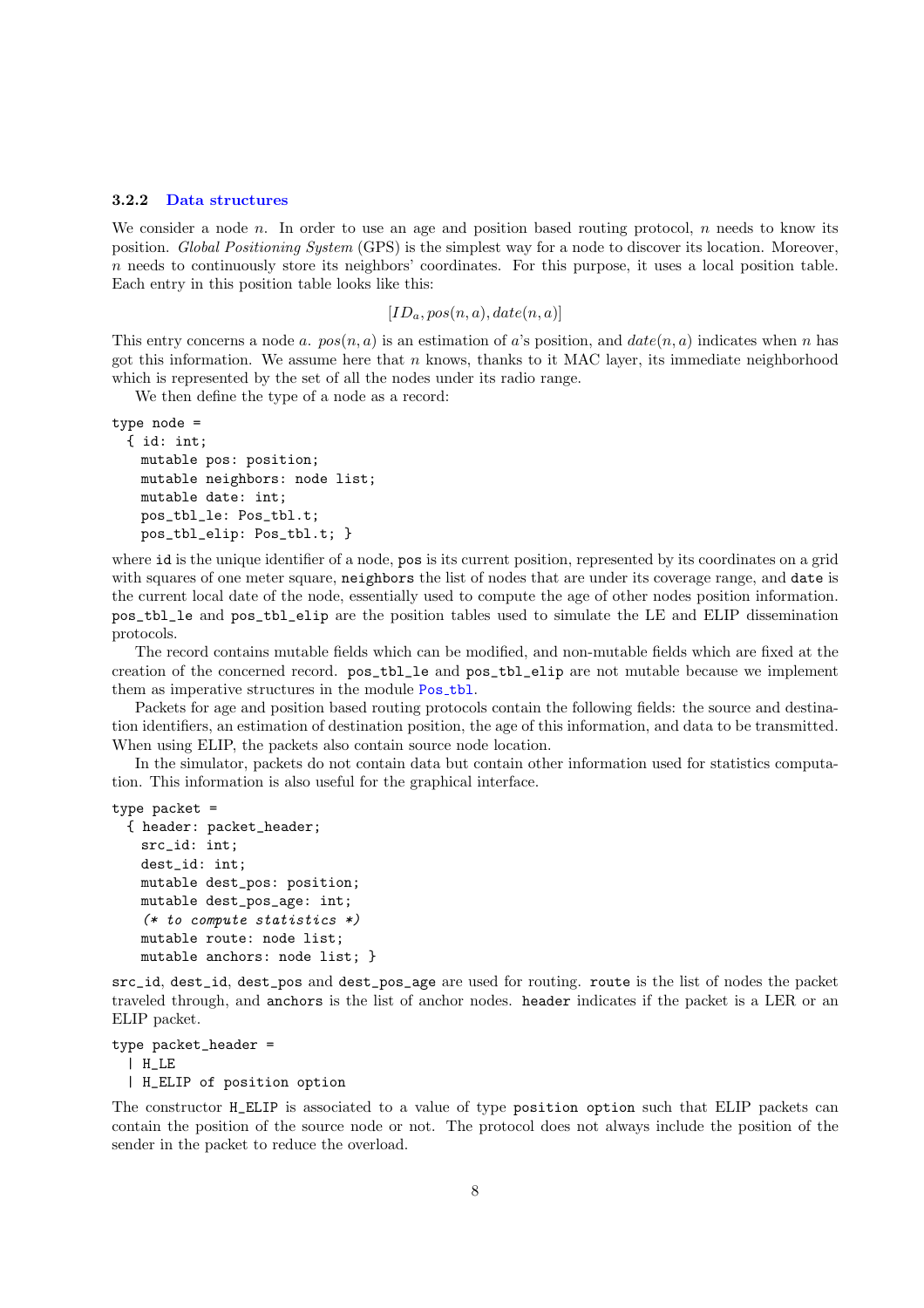#### <span id="page-8-0"></span>3.2.3 [The behavior of a node](http://ReactiveML.org/spe/elip/node.rml.html)

The simulator engine executes all the nodes in parallel. The behavior of each node is composed of three steps. All the nodes execute the same step at the same instant. A node (1) moves, (2) discovers its neighborhood, and (3) routes packets. These steps are combined in a process node which is parameterized by the initial position of the node pos init, a function move that computes its next position, and a function make msg that creates a list of destinations to reach.<sup>[5](#page-8-1)</sup>

```
let process node pos_init move make_msg =
 let self = make_node pos_init in
 await immediate start;
 loop
   self.date <- self.date + 1;
    (* Moving *)
   self.pos <- move self.pos;
   emit draw self;
    (* Neighborhood discovering *)
    ...
   update_pos_tbl self self.neighbors;
    (* Routing *)
   pause;
   let msg = make_msg self in
    ...
   pause;
 end
```
This process creates a record of type node that represents the internal state of the node. Then, it awaits for the global signal start to be synchronized with the other nodes. When the signal start is present, the node enters in the permanent behavior which is executed through three instants. In the first one, a node updates the local date, moves and emits its new position on the global signal draw for the graphical interface (a screen-shot is given in Fig. [2\)](#page-9-0). At the end of the first and during the second instant, the new neighborhood is computed and the position tables are updated using encounters between nodes. The third and last instant is for routing. By enclosing this part between two pause statements, we guarantee that topology changes are not possible. We detail now the main steps of the process.

[Mobility](http://ReactiveML.org/spe/elip/move.rml.html) Nodes movements are parameterized by a mobility function move. This function computes the new position of a node according to the current position. The move function must have the following signature:

```
val move : position -> position
```
We can implement very simple mobility functions like [random](http://ReactiveML.org/spe/elip/move.rml.html#random) moves where a node can move to one of its eight adjacent positions.

let random pos = translate pos (Random.int 8)

val random : position -> position

<span id="page-8-1"></span>(Random.int 8) is the call of the function Random.int of the OCaml standard library and [translate](http://ReactiveML.org/spe/elip/move.rml.html#translate) which is a function that returns a new position.

<sup>5</sup> <http://ReactiveML.org/spe/elip/node.rml.html>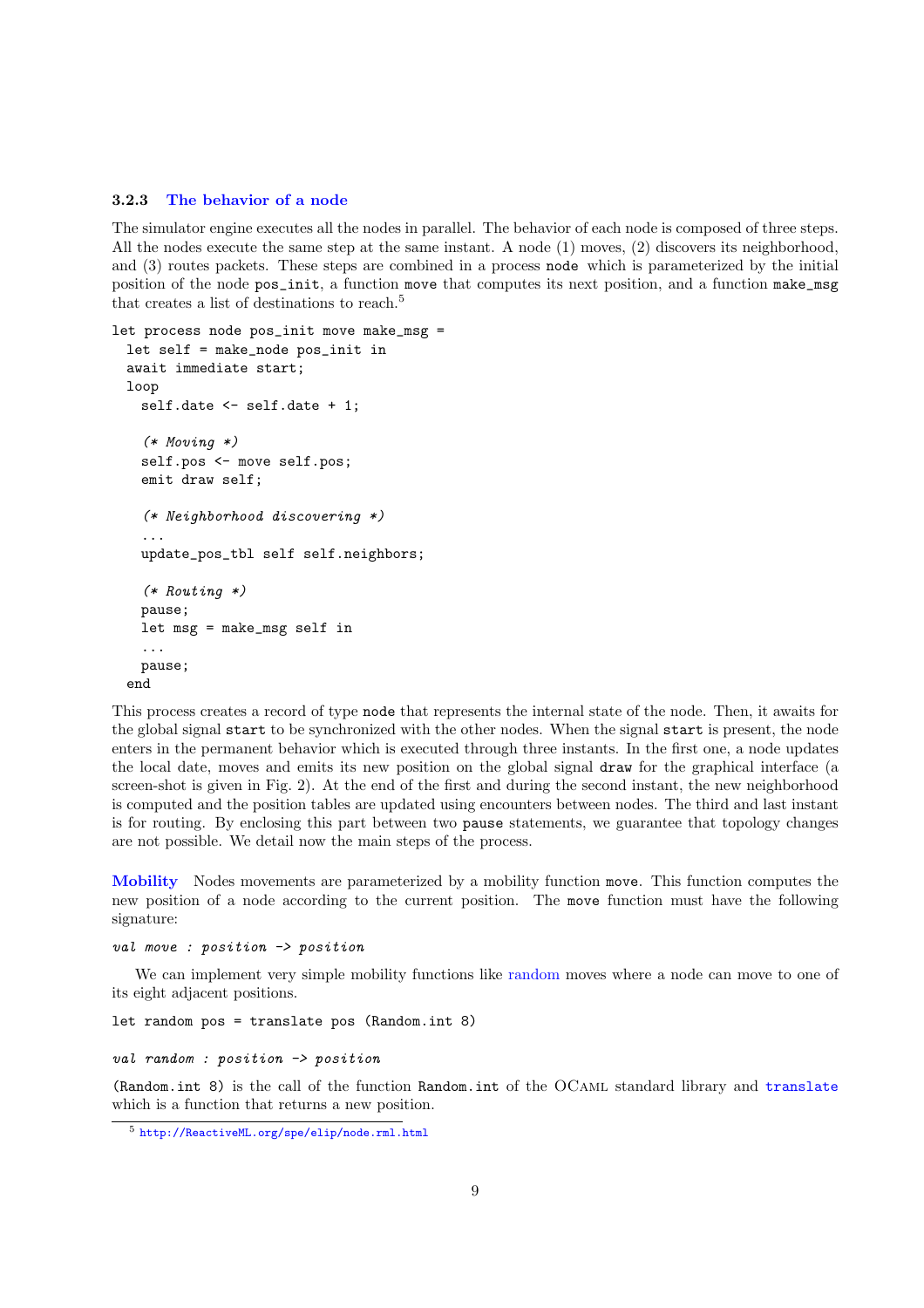

(a) Topology connectivity. Each green line represents two neighbor nodes, while the black circle represents one node coverage region.



(b) An example of routing paths using ELIP (blue) and LE (red) dissemination methods. The red circle represents the search performed by the anchor node when using LE.

<span id="page-9-0"></span>Figure 2: Screen-shots of the simulator graphical interface.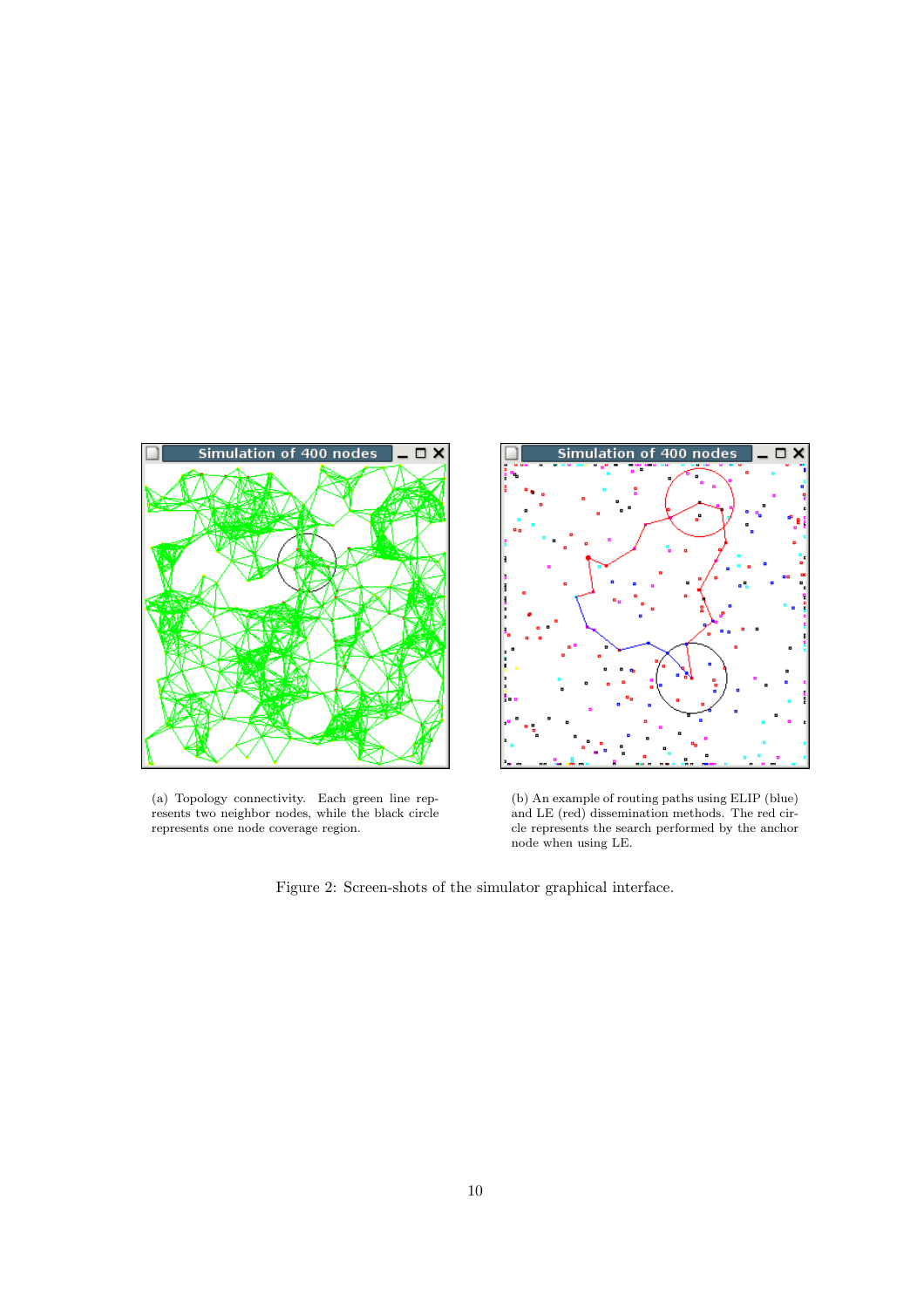We can also implement more realistic mobility models like the [random way-point](http://ReactiveML.org/spe/elip/move.rml.html#random_waypoint) one. With this mobility model, a point is chosen randomly in the simulation area and the node moves up to this point. When it reaches this point, a new one is chosen. This function is interesting because it needs to keep an internal state.

```
let random_waypoint pos_init =
 let waypoint = ref pos_init in
 fun pos ->
   if pos = !waypoint
   then waypoint := random_pos();
    (* move in the direction of !waypoint *)
    ...
```

```
val random_waypoint :
  position \rightarrow position \rightarrow position
```
The partial application of this function with only one parameter:

```
random_waypoint (random_pos())
```
returns a mobility function that can be given as an argument to a node.

[Neighborhood](http://ReactiveML.org/spe/elip/node.rml.html) In real networks, the neighborhood of a node is obtained thanks to the link layer. By contrast, in the simulator it has to be computed. Neighborhood discovery is the key point of the efficiency of the simulator. We first give a simple method to compute the neighbors of a node, then we explain how it can be improved.

To compute its neighborhood, a node needs to know the position of other nodes. In this first method, we use a signal hello to gather all nodes coordinates. Each node emits its position on hello such that the value associated to the signal is the list of all nodes. Thus the code of a node looks like the following (self is the internal state of the node):

```
emit hello self;
await hello(all) in
self.node_neighbors <- get_neighbors self all;
```
The function get [neighbors](http://ReactiveML.org/spe/elip/node.rml.html#get_neighbors) returns the all's sublist that contains the nodes under the coverage range of self.

This neighborhood discovery method is very simple but its drawback is that each node has to compute its distance with all other nodes leading to a quadratic complexity in the number of nodes. To improve this method, we split the simulation area in small areas and associate a hello signal to each area. That way, a node has only to compute its distance with the nodes in the areas in which nodes could be under its range. This is the areas that intersect its covering range.

We consider node n in Fig. [3.](#page-11-0) A hello signal is associated to each square. Node n sends its position on the signals associated to the four squares touched by its radio transmission (the four gray squares in this figure). In the same way, nodes  $a, b$ , and  $c$  emit their position on the signals associated to the squares that intersect their coverage range. So, nodes  $a$  and  $c$  transmit their positions on the signal associated to the square where n is. n receives the positions of a and c. Using this information, n computes its distance from a and c and concludes that c is a neighbor while a is not. n does not consider node b because this node does not emit its position on the signal associated to the square where n is located.

All the hello signals are stored in a two dimensional array hello\_array. We define a function get\_[areas](http://ReactiveML.org/spe/elip/area.rml.html#get_areas) that returns the area of a node and the list of neighbor areas that are under its range.

```
val get_areas :
  position \rightarrow (int * int) * (int * int) list
```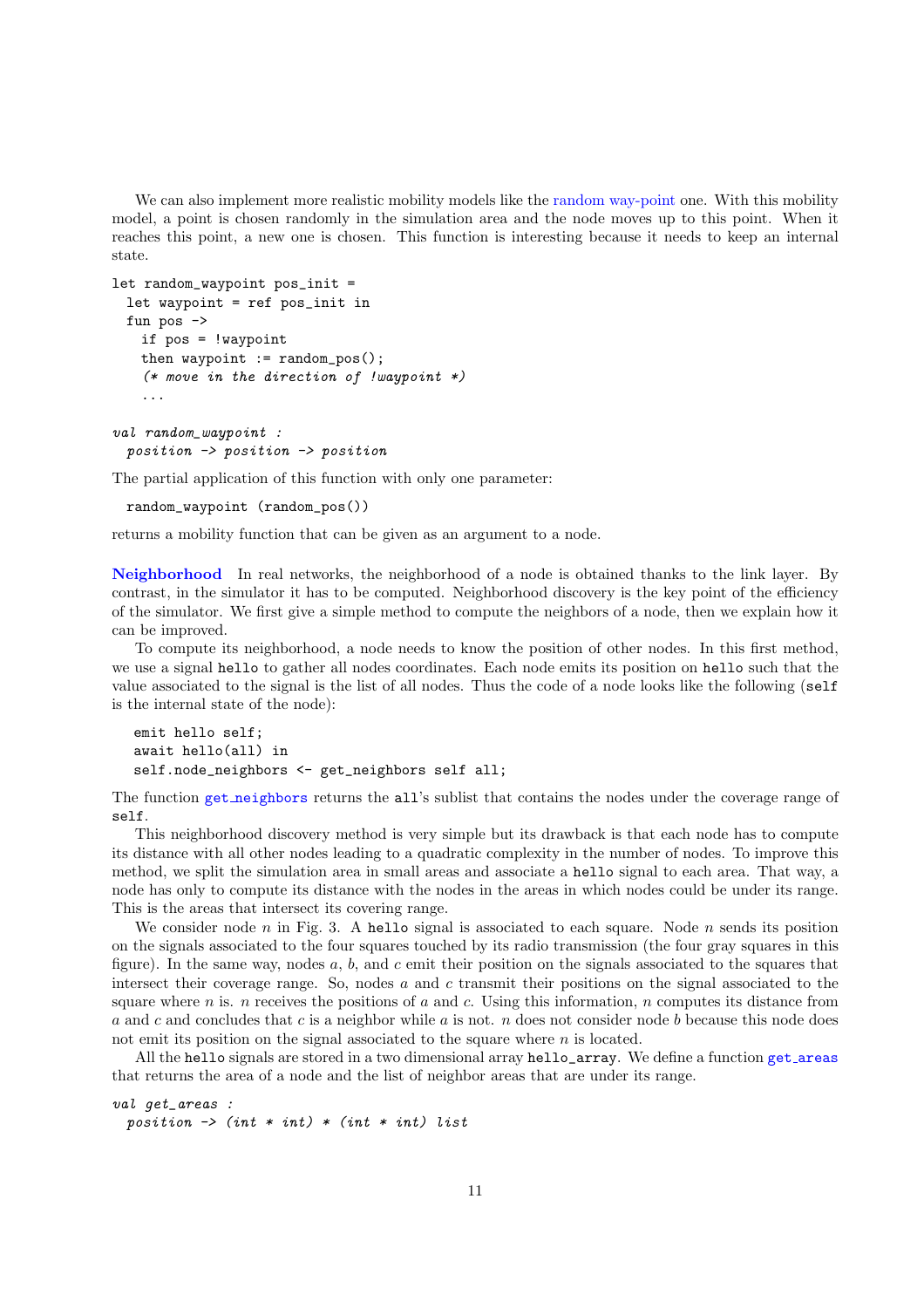

<span id="page-11-2"></span><span id="page-11-0"></span>Figure 3: Topology split into multiple squares. Node  $n$  emits its position on the gray squares, while it listens on the one it is located.



(a) Mean time for the simulation of one second of the network in terms of the number of nodes for two neighborhood discovery methods.

<span id="page-11-3"></span>(b) Mean time for the simulation of one second of the network in terms of the areas size for the improved method.

<span id="page-11-1"></span>Figure 4: Simulation times for neighborhood discovery.

Now the behavior of a node is to emit its position in all the areas under its range and to compute its distance with all the nodes which have emitted their positions in its area. So the code of the neighborhood discovery becomes:

```
(* Compute areas under the coverage range *)let (i,j) as local_area, neighbor_areas =
 get_areas self.pos.x self.pos.y
in
(* Emit the position on each of these areas *)List.iter
  (fun (i,j) \rightarrow emit~hello\_array.(i).(j) self)(local_area::neighbor_areas);
(* Get the nodes that emits their position *)await hello_array.(i).(j) (all) in
self.neighbors <- get_neighbors self all;
```
Fig. [4](#page-11-1) shows the effect of the area split on execution time. In Fig. [4\(a\),](#page-11-2) we compare the first method, where all the nodes emit and listen on the same signal, to the second one, where each nodes emits only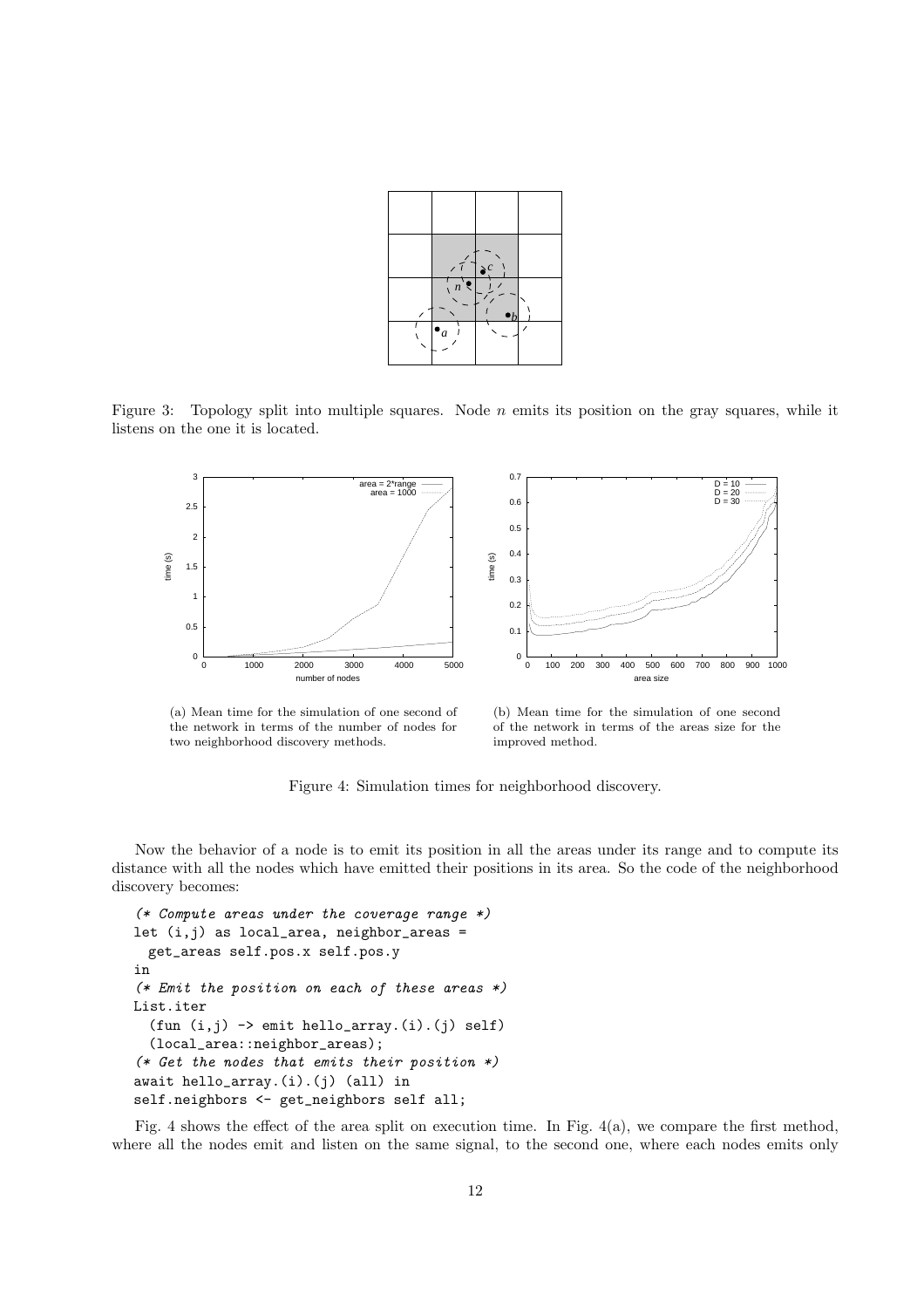on the areas under its radio range. Because, in the first method, each node computes its distance to every other node, the neighborhood discovery procedure spends much more time than in the second method, where each node computes its distance to the nodes that emit on its adjacent areas only. We observe that for the simulation of 1500 nodes the second method is twice faster than the first one. Then for 2500 nodes it is 5 times faster and for 5000 nodes it is more than 10 times faster.

We focus now on the second method, which is more appropriate. As we can see in Fig. [4\(b\),](#page-11-3) the execution time depends heavily on the area size. This figure represents the time required for the simulation of a 3000 nodes topology using three different densities (average number of neighbors per node). We observe that dividing the topology in too many squares is not efficient. In this case, each node emits its position on a large number of signals, which requires resources. On the other hand, dividing the topology in large squares implies that a node receives a large number of nodes positions on its signal. It spends then long time to compute distances with nodes placed far from it. Simulation results show that 2-ranges-sided squares seems to be a good compromise for the three densities simulated.

[Routing](http://ReactiveML.org/spe/elip/routing.rml.html) The last step in a node execution is the packets routing, which is described in section [3.1](#page-3-2)[6](#page-12-0) The important point is that we assume that routing is instantaneous, which means that the topology is fixed during routing. This scenario is realistic because we assume that nodes move at human speed, while packets travel at radio waves speed. Topology is then supposed to change at time scale of seconds or longer, while packets spend at most tens of milliseconds from source to destination. We can then use OCaml functions, which are supposed instantaneous, to implement the routing protocols.

In the simulator, we compare two location dissemination methods, both of them are combined with the same forwarding algorithm. This algorithm computes the next node which will receive the packet. We use a greedy geographical method. The packet is forwarded to the neighbor that is the nearest (for the Euclidean distance) of the destination. The interesting point in the implementation of the forwarding algorithm (function [forward](http://ReactiveML.org/spe/elip/routing.rml.html#forward)) is that a node can access without locks or mutex to the internal state of other nodes executed in parallel to compute the distance between the neighbors to the destination. This concurrent access to share memory is not a problem in ReactiveML (compare to the preemptive thread model) because the forward function is instantaneous and nodes do not move during the routing step.

#### 3.2.4 The main process

The main process, which executes the simulation, starts with an initialization part to define simulation parameters. Then it executes n nodes in parallel (for/dopar is a parallel iterator), the graphical interface and others synchronous observers.

```
let process main =
  (* Initialization part *)
  ...
  (* Main part *)
 begin
   for i = 1 to n dopar
     let pos = random_pos() in
     run (node pos (Move.random_waypoint pos)
                Msg.make)
   done
    | \ |run (draw_simul draw)
    ||...
 end
```
<span id="page-12-0"></span><sup>6</sup> <http://ReactiveML.org/spe/elip/routing.rml.html>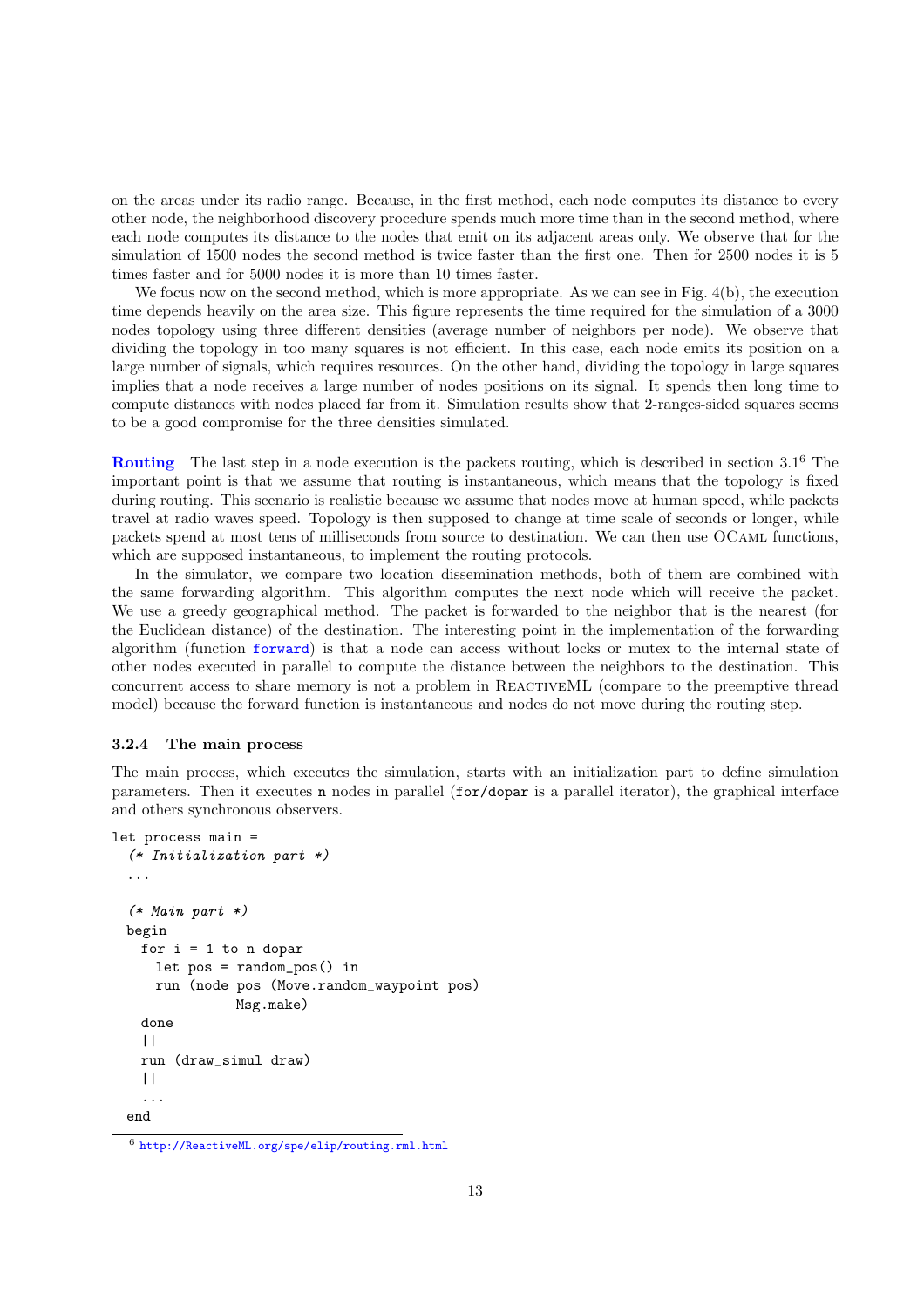<span id="page-13-0"></span>

<span id="page-13-1"></span>For a given number of nodes, the memory need is constant for the whole simulation.

Figure 5: Simulations depending on the number of nodes with a topology density D=20.

#### val main : unit process

The structure of this process is the classical structure of the main process of a simulator.

### 3.3 Analysis

The simulation speed depends on the parameters: number of nodes, coverage range, number of emitted packets, simulation area size, etc. These parameters are linked through the relative density, given by the number of nodes per coverage zone, in order to get a realistic simulation environment.

The simulations have been done on the following computer:

PC Dual-PIV 3.2Ghz, RAM 2GB running Debian Linux 3.1

First, we analyze the ability of our program to simulate large networks. Fig. [5\(a\)](#page-13-0) represents the mean time for the simulation of one second of the life of the network in terms of the number of nodes. We observe that at about 8000 nodes the execution time becomes suddenly more important. This is due to memory usage. The memory needed increases with the number of nodes. When there is no more memory available, the computer swaps. In Fig. [5\(b\),](#page-13-1) the memory usage looks like being quadratic in the number of nodes. This result is natural because each node has a position table that contains positions of all other nodes. To overcome this limitation, we can limit the number of destination nodes such that only a subset of nodes have to be in the position tables.

Now, we compare our simulator with NAB (Network in A Box) [\[15\]](#page-23-9). NAB is a simulator developed by the authors of EASE. It is designed to simulate wireless ad hoc and sensor networks. A distinguishing feature of NAB is that it is written in OCaml.

Fig. [6\(a\)](#page-14-1) represents the execution time of one second of the network life. In this simulated network, each node moves, and emits one packet per second.

Simulation times are longer with NAB than the ReactiveML implementation but this comparison is unfair. Indeed NAB simulates the MAC layer such that routing a packet is much more time consuming than in our simulator. Because neighborhood discovery is time consuming (about 25% of the simulation time with the optimized version), an interesting comparison with NAB is, thus, the packet-free simulations. In this case, we compare only the neighborhood discovery. The MAC layer does not affect the simulation such that, the two simulators have to do exactly the same thing. The execution time is given in Fig. [6\(b\).](#page-14-2)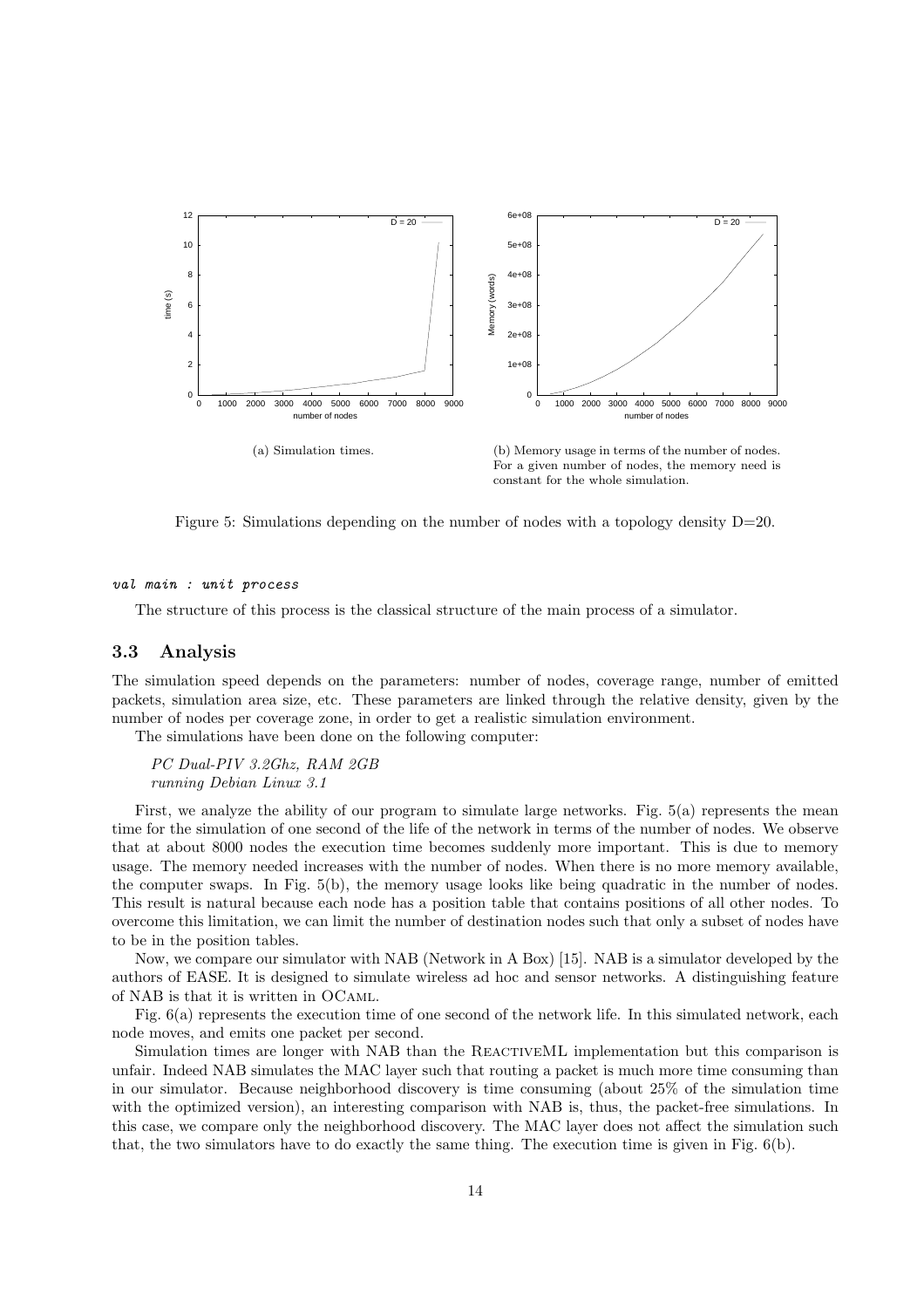<span id="page-14-1"></span>

<span id="page-14-2"></span>Figure 6: Comparison of simulation times, between NAB and REACTIVEML simulator, depending on the number of nodes with a topology density  $D=20$ .

Moreover, our simulator uses less memory than NAB. For example, the memory usage for the simulation of a 5000 nodes network without packet emission is about 550 MB in ReactiveML and 650 MB in NAB.

## <span id="page-14-0"></span>3.4 Dynamic Extension

In ad hoc networks, protocols must be robust to topology changes, which includes nodes join and leave. Thus, nodes can be added or removed dynamically.

Preemptible nodes are defined using the construct  $d\rho/\text{until}$  that executes its body until a signal is emitted:

```
let process preemptible_node pos_init move make_msg kill =
 do
   run (node pos_init move make_msg)
 until kill done
```
Here, when the signal kill is emitted, the node is removed from the simulation.

Fig. [7](#page-15-1) gives the memory usage of a simulation where one node is removed at each instant. It shows that the garbage collector works well and deallocate the memory used by the removed processes.

A more interesting point is the dynamic creation of processes. In ReactiveML, dynamic creation is made through recursion. We define the recursive process add that creates new nodes as follows:

```
let rec process add new_node =
 await new_node (pos) in
 run (add new_node)
 ||
 run (node pos
           (random_waypoint (random_pos()))
           make_msg)
```
This process is parameterized by the signal new\_node. new\_node is emitted (with an initial position) when a new node has to be created.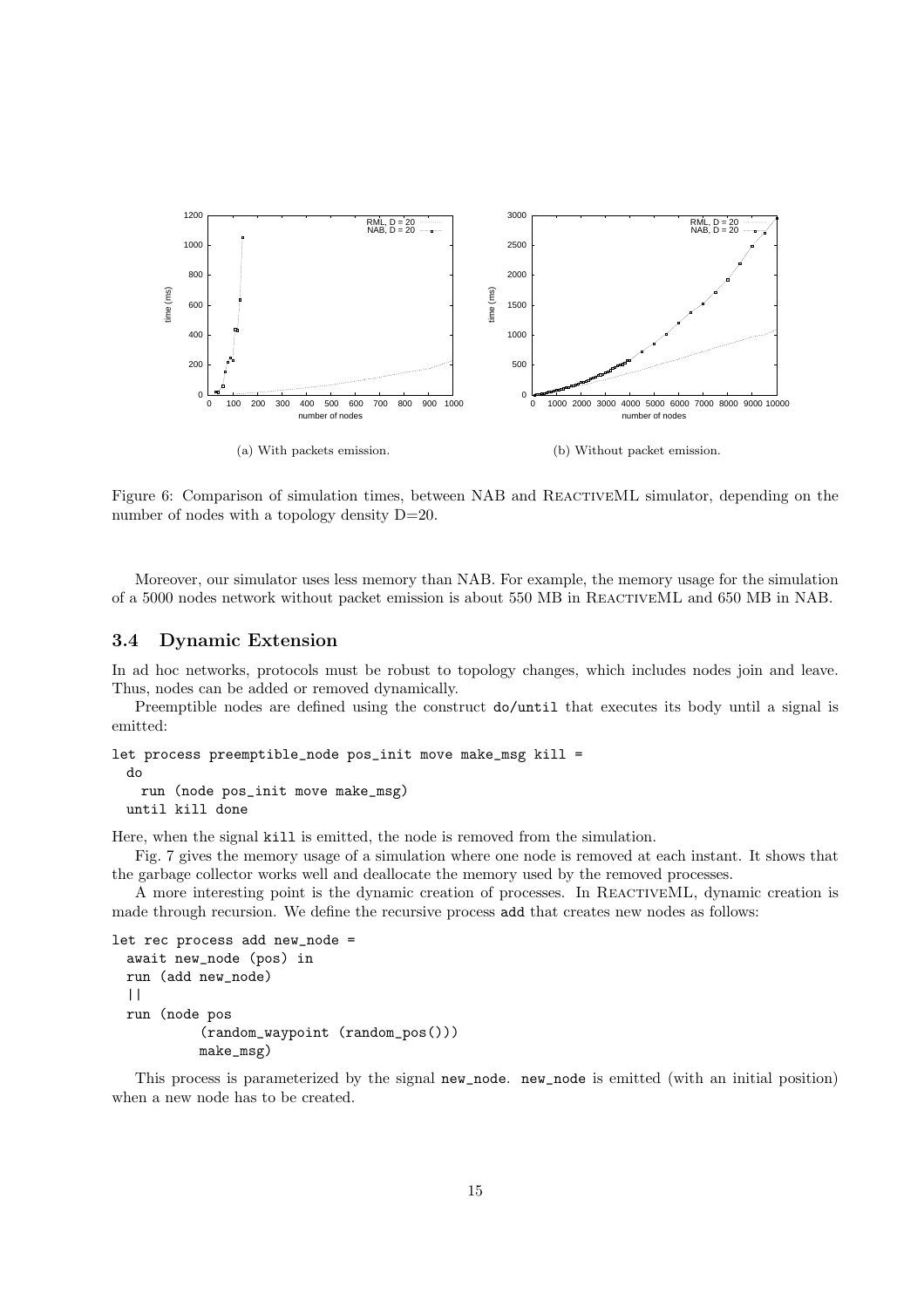

<span id="page-15-1"></span>Figure 7: Memory usage of a simulation where a node is removed at each instant.

# <span id="page-15-0"></span>4 [Simulation of Sensor Networks](http://ReactiveML.org/spe/glonemo)

In this part, we detail the programming of another simulator in ReactiveML. This simulator is dedicated to sensor networks and, this time, we design a finer simulation, where all the network layers are modeled. We call it GLONEMO (for global network model) [\[35\]](#page-25-3).

In our example, the network has to warn when a toxic cloud is detected and the goal is to have a global sensor network simulator that give an accurate estimation of the energy consumption.[7](#page-15-2)

### 4.1 Structure of the Simulator

#### 4.1.1 Hardware Model

In order to obtain an accurate energy consumption evaluation, a hardware model is needed. Indeed, without this modeling, the energy would have to be evaluated using other observations (like the number of emitted packets) and abstractions. The accurate model of the hardware is easily described in ReactiveML, it contains several automata, one for each consuming part: radio, CPU, and memory.

### 4.1.2 Medium Access Control

The radio module is an important source of consumption for sensor nodes. To reduce that consumption, there exists specific Medium Access Control (MAC) protocols for sensor networks. Those protocols usually minimize the time the radio is alight [\[30,](#page-24-7) [14\]](#page-23-10). Thus, to analyze the energy consumption of a sensor network, the MAC layer cannot be omitted.

The sensor networks MAC protocol that has been implemented here is a Preamble Sampling MAC protocol (see Fig. [9](#page-16-0) for details), like WiseMAC [\[14\]](#page-23-10) and BMAC [\[30\]](#page-24-7). In the preamble sampling technique, a preamble precedes each data packet for alerting the receiving node. All nodes in the network sample the medium with a common period, but their relative schedule offsets are independent. If a node finds the medium busy after it wakes up and samples the medium, it continues to listen until it receives a data packet or the medium becomes idle again. The size of the preamble is set to be equal to the preamble sampling period.

#### 4.1.3 Routing

<span id="page-15-2"></span>As for the MAC layer, the routing protocols are also specific in sensor networks. Two of these are flooding and Directed Diffusion [\[21\]](#page-24-8). We implemented both. In flooding, each node receiving a packet repeats it by

<sup>7</sup>Screen-shot Fig. [8](#page-16-1)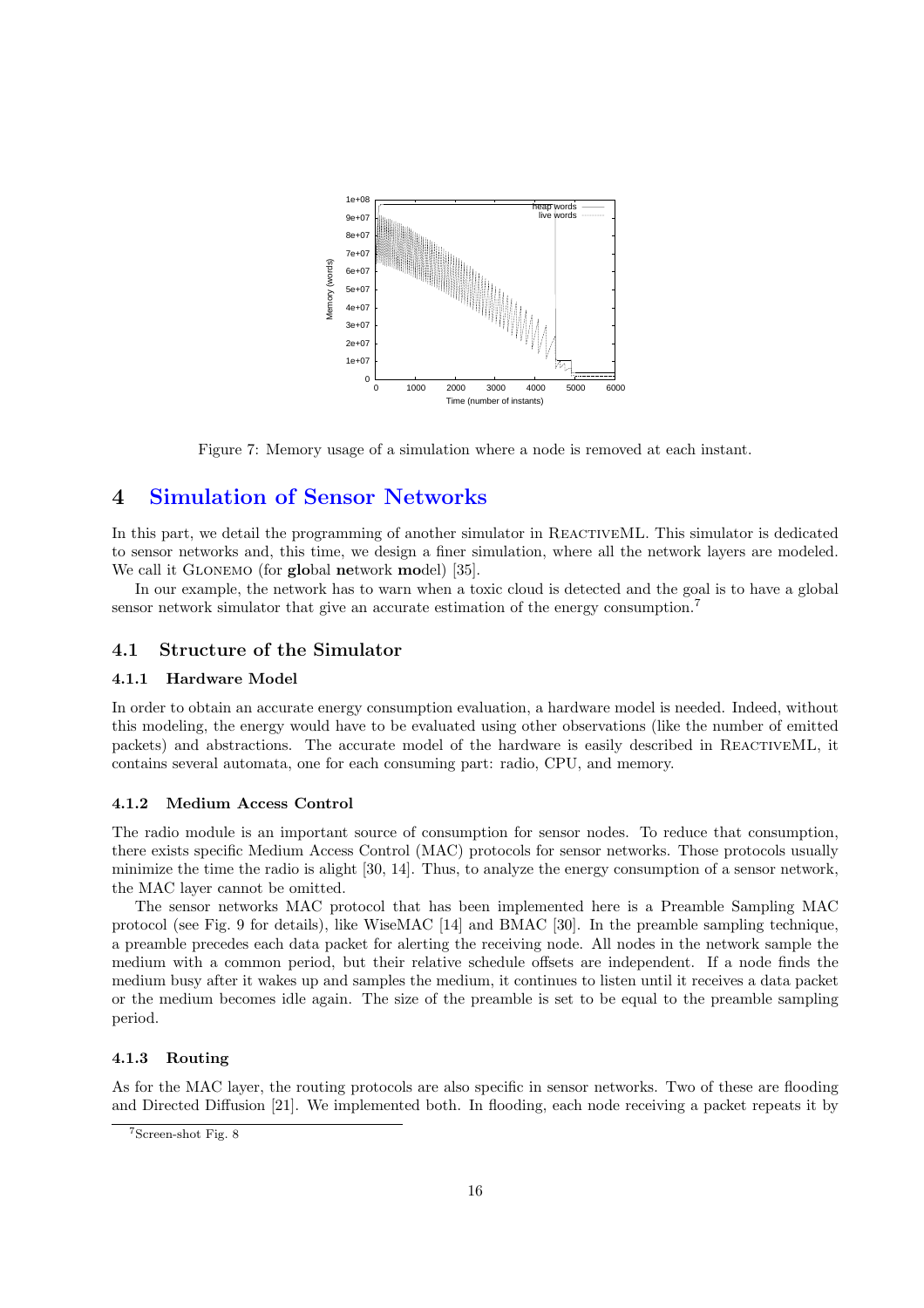

<span id="page-16-1"></span>Figure 8: Screen-shots of the simulator graphical interface. The red disk represents a toxic cloud. Black disks are nodes without energy.



<span id="page-16-0"></span>Figure 9: Medium Access Control: the preamble sampling technique.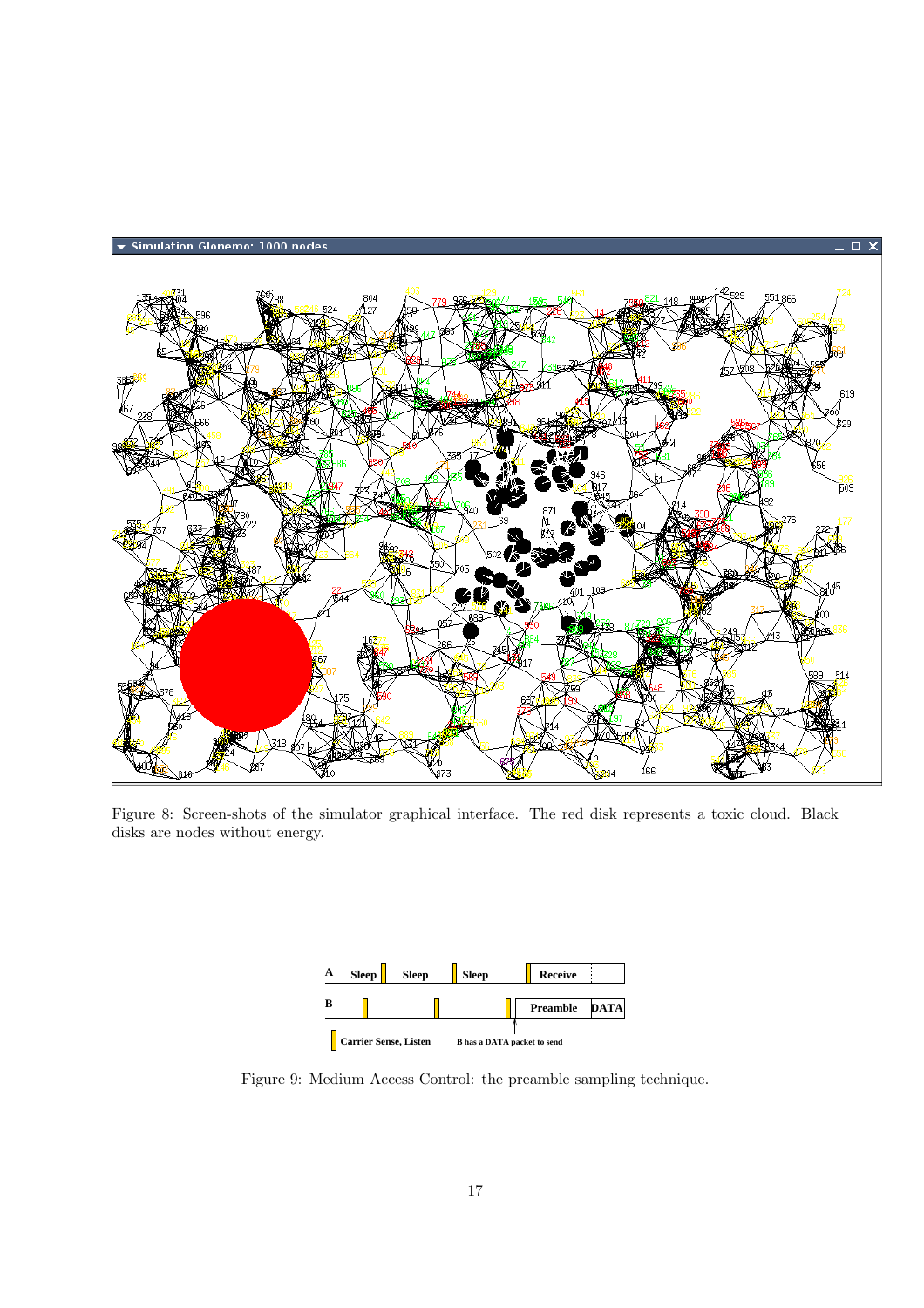

<span id="page-17-1"></span>Figure 10: Routing: An example of directed diffusion.



<span id="page-17-2"></span>Figure 11: The automaton described by Lucky.

broadcasting unless it had previously sent this packet. This mechanism is useful for the network management, since some messages have to reach the whole network.

Directed diffusion is a data-centric routing used to collect data in sensor networks. In sensor networks, one (possibly several) node, called "sink", is usually used or dedicated to collect data from other nodes. This routing protocol has three steps: (a) first, the sink floods an interest message, which is a task description to the whole network, (b) the sensors set up gradients, and (c) when a source has data for the interest, it sends the packet to the sink along the interest's gradient path. Fig. [10](#page-17-1) illustrates this routing protocol on an example.

### <span id="page-17-0"></span>4.1.4 Application

A sensor network is dedicated to a particular application. The whole protocol stack depends on this application. In our example, the network that we simulate has to send an alarm to the sink in case of a danger (here that a toxic cloud is detected).

The environment is the source of (almost) all the activity that occurs in the network. It is not realistic to have independent stimuli that activate the sensors [\[34\]](#page-25-2). A sensor network simulator has to include a model of the environment. The model used here has been implemented using Lucky.

Lucky [\[22\]](#page-24-5) is a programming language for the description of non deterministic reactive systems. It is a part of the LURETTE [\[32\]](#page-24-9) tool box, an automatic testing tool for reactive programs.

A Lucky program defines a set of input variables, a set of output variables, and an automaton with constraints on transitions. The outputs generated respect the constraints that may involve the inputs and the previous values of the outputs. The execution of a Lucky program is a synchronous system. At each step, the Lucky process reads the inputs, takes a transition where constraints can be satisfied, and generates random outputs that satisfy the constraints.

Let us point out that the description of the whole network is in the same formalism. Indeed, LUCKY is actually a reactive language as REACTIVEML.

In Glonemo, a toxic cloud moves according to the direction and speed of the wind. The model consists in two processes, one for a two-dimensional wind, which does not vary a lot and another for a cloud.

The Lucky code for the wind process is the following:

inputs { } outputs {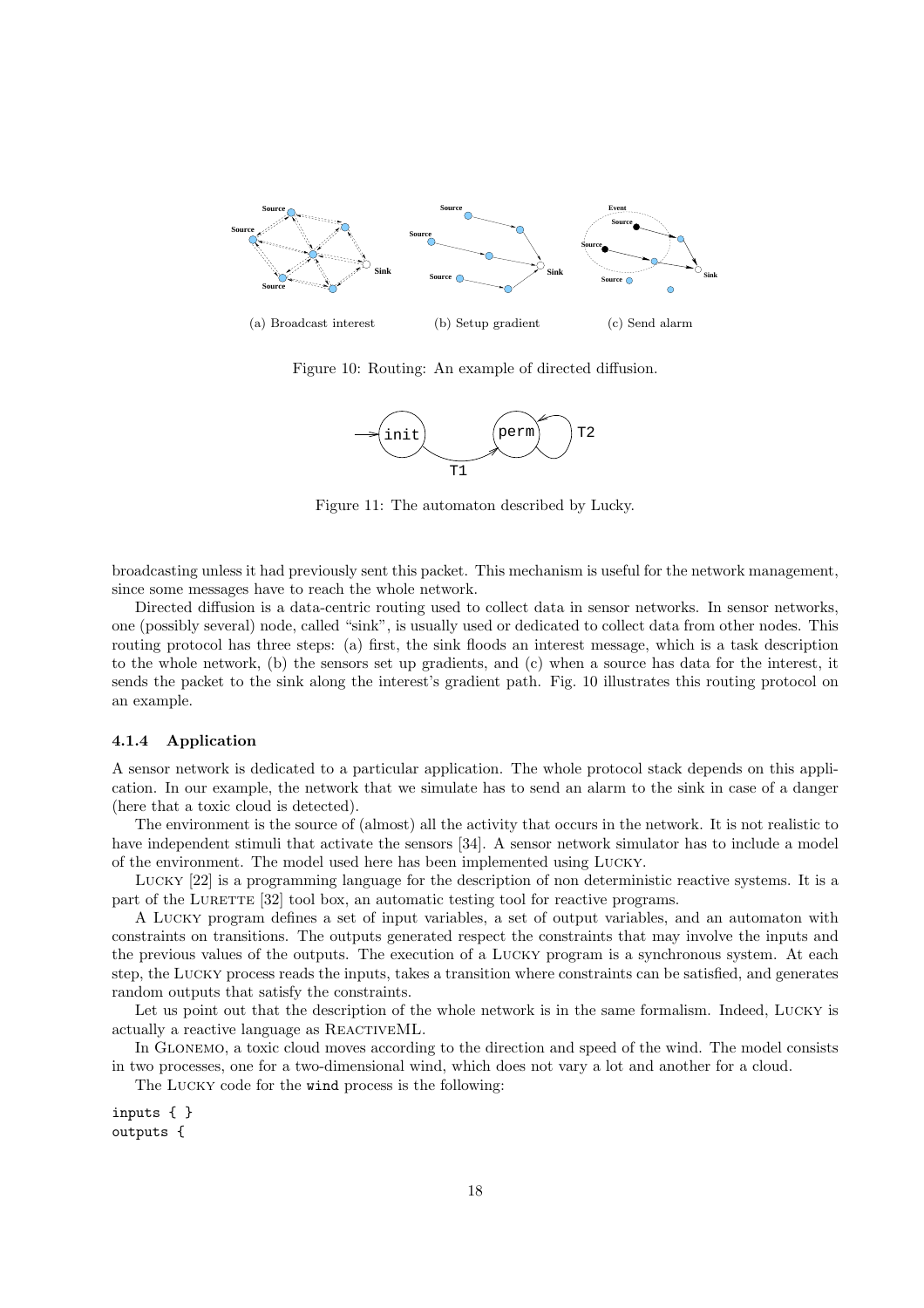```
wind_x : float;
   wind_y : float;
}
start_node { init }
transitions {
init -> perm // transition T1
   ~cond
     wind_x = 0.0 and wind_y = 0.0;
perm -> perm // transition T2
   ~cond
     abs (wind_x - pre wind_x) < 1.0 and
     abs (wind_y - pre wind_y) \leq 1.0 and
     abs wind_x \lt 5.0 and abs wind_y \lt 5.0
}
```
This LUCKY program defines a two states automaton (see Fig. [11\)](#page-17-2) with two output variables wind\_x and wind\_y. The constraints on the outputs are defined at the transitions. For those conditions, the keyword of the language in LUCKY is ~cond. Here, transition T1 sets the initial values of wind\_x and wind\_y to 0.0. The transition T2 guarantees that, at each activation, the values of the output variables are closed to their previous values.

The cloud is a disk whose center has the coordinates cloud\_x and cloud\_y. Similarly, it is defined by an automaton where wind\_x and wind\_y are the inputs and cloud\_x and cloud\_y the outputs.

```
inputs {
 wind_x : float;
 wind_y : float;
}
outputs {
 cloud_x: float;
 cloud_y: float;
}
start node { init }
transitions {
 init -> perm // transition T1
  ~cond
     cloud_x = 0.0 and cloud_y = 0.0;
perm -> perm // transition T2
   ~cond
     (if wind_x \ge 0.0then ((cloud_x - pre cloud_x) >= 0.0and (cloud_x - pre cloud_x) \leq wind_x)else ((cloud_x - pre cloud_x) \le 0.0and (cloud_x - pre cloud_x) >= wind_x))and
     (if wind_y \ge 0.0then ((cloud_y - pre cloud_y) >= 0.0and (cloud_y - pre cloud_y) \leq wind_y)else ((cloud_y - pre cloud_y) <= 0.0
        and (cloud_y - pre cloud_y) >= wind_y)
```
}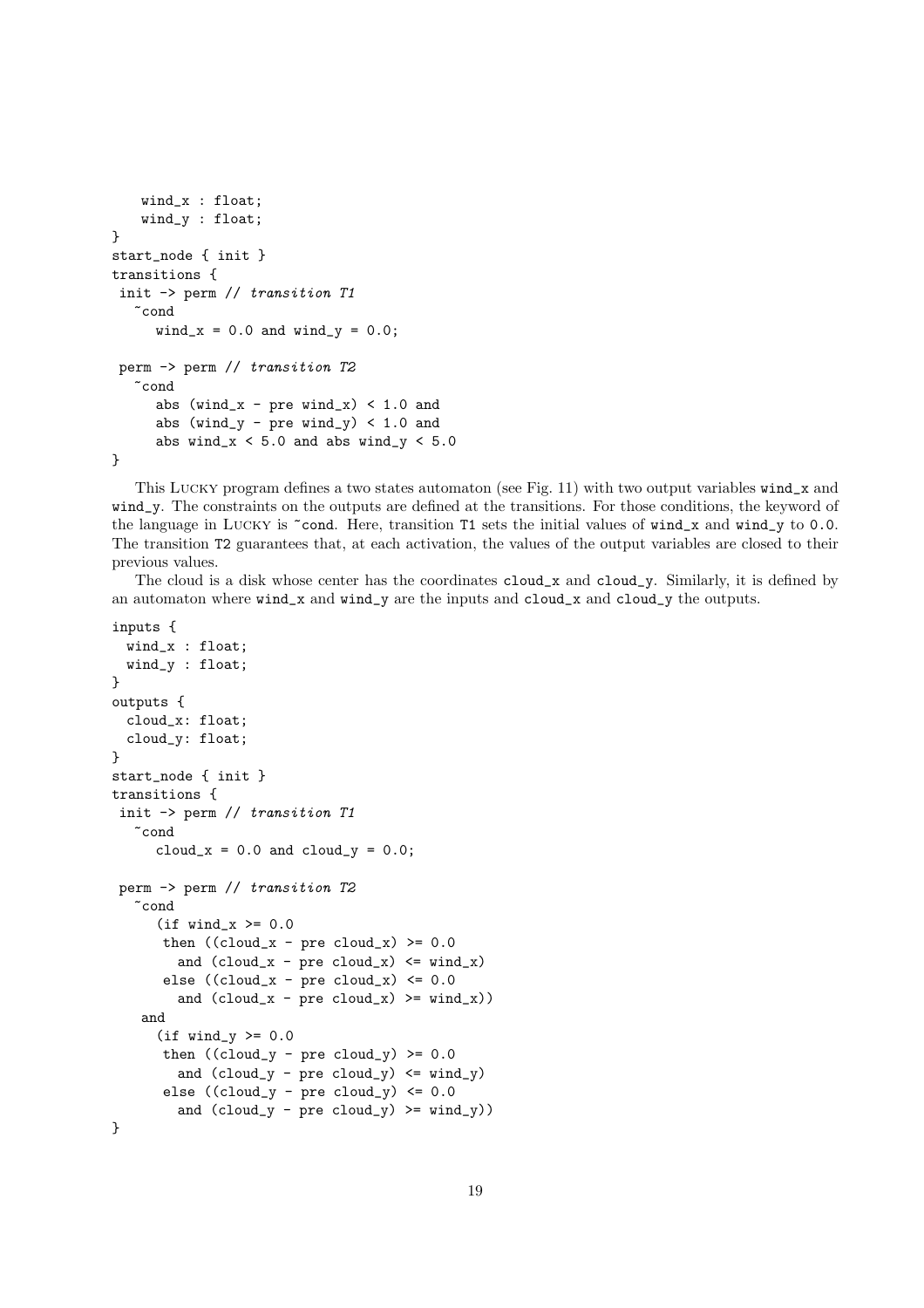These LUCKY programs can be imported into REACTIVEML and turned into processes parameterized by their input and output variables. Parameters become ReactiveML signals. The behavior of the process is to read the value associated to the input signals and to emit the value computed by Lucky on the output signal at each step.

We illustrate it with the following cloud example:

```
external.luc cloud_lucky
 {wind_x : float; wind_y : float;}
 {cloud_x: float; cloud_y: float;} = ['cloud.luc']val cloud_lucky :
  ('a, float) event * ('b, float) event ->
  (float, 'c) event * (float, 'd) event \rightarrowunit process
```
Here, we create a process named cloud\_lucky. The inputs  $wind\_x$  and  $wind\_y$  must be signals of type  $('a, float)$  event such that the value associated to the signals are floats. The outputs cloud\_x and cloud\_y have type  $(float, 'a)$  event since the process emits values of type float. In the same way, we can create the process wind\_lucky.

To observe particular behaviors for the cloud without having to program them, it is useful for the user to be able to modify the cloud position during the simulation.

When the simulator is executed with a graphical interface, the fan process reads keyboard inputs and generates a particular wind. This process has the following interface:

```
val fan :
  (float, 'a) event * (float, 'b) event \rightarrowunit process
```
So, interactive simulations can simply be done by the parallel composition of the processes wind\_lucky and fan. Winds produced by the LUCKY process and the fan are combined through the signals wind\_x and wind\_y:

```
signal wind_x default 0.0 gather (+.) in
signal wind_y default 0.0 gather (+.) in
run (wind_lucky () (wind_x,wind_y))
| \cdot |run (fan (wind_x,wind_y))
```
The keyword gather at the declaration of a signal defines how to combine multiple emissions on a signal at the same instant. Here (+.) means that the wind produces by the process wind\_lucky and the wind of the fan, fan, will be added.

### 4.2 Benchmarks and Scalability

Sensor networks are huge systems composed by thousands or even millions of nodes. Thus, a simulator dedicated to sensor networks must be able to simulate such a high number of elements. In this section, we discuss the capacity of Glonemo to execute such networks. We measure both the time of the simulation and the memory usage.

Glonemo focuses on the energy consumption. That is why a fine grain simulation is needed. Indeed, to model the energy consumption in an accurate way, a model of the hardware is introduced in the execution of the simulator. The time scale for that is really small when compared to the time involved at the network layers. In Glonemo, the execution of one logical instant represents 10<sup>−</sup><sup>2</sup> seconds. Thus, to simulate the behavior of a network during one hour, we need 360000 instants. For a 10000 nodes network, such a simulation takes about 11 hours. On Fig.  $12(a)$ , we print execution time of one single instant in terms of number of nodes. This time appears to be linear with the number of nodes. For a 140000 nodes network, the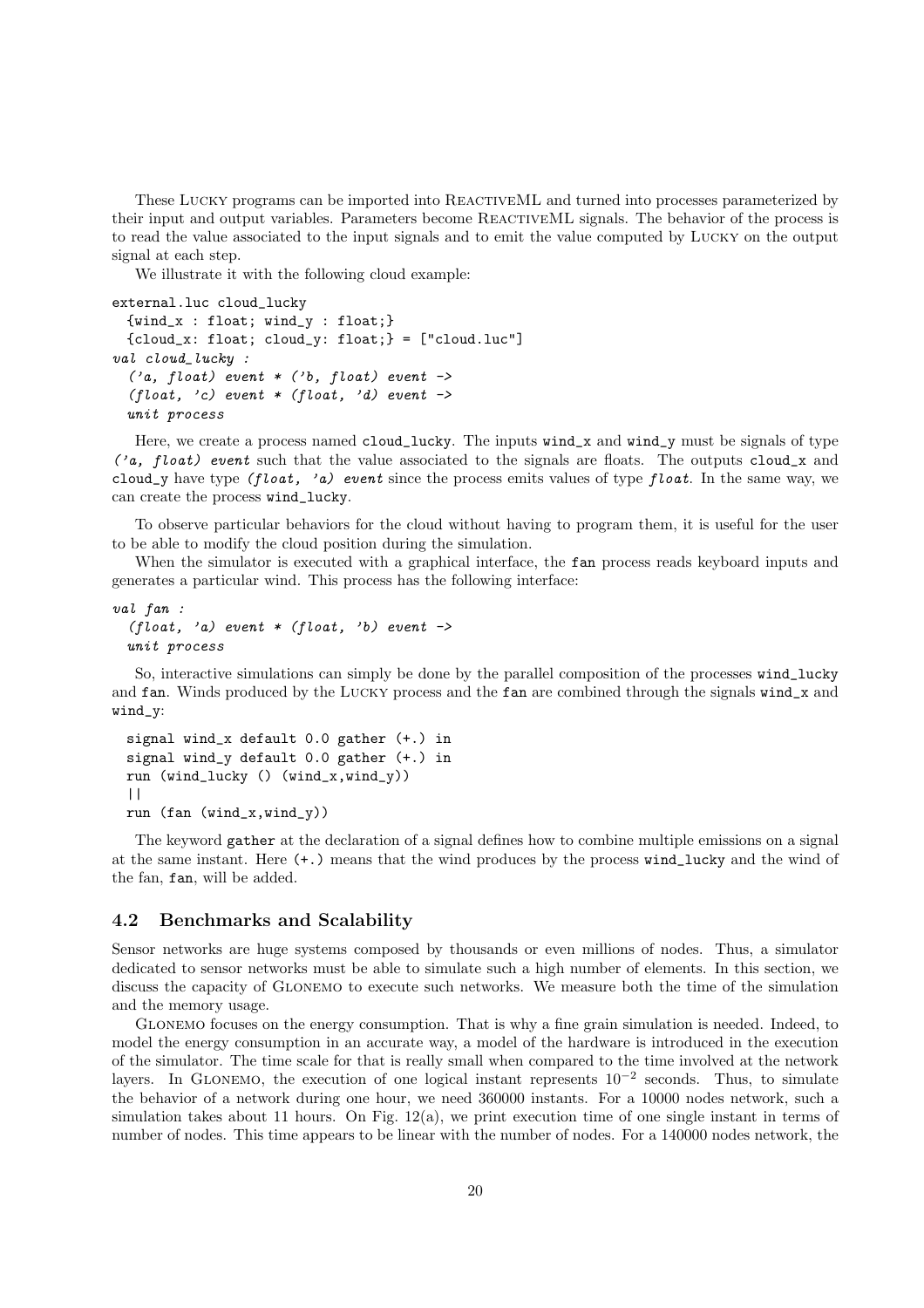<span id="page-20-0"></span>

<span id="page-20-1"></span>Figure 12: Simulation times and memory as a function of number of nodes.

<span id="page-20-4"></span>

(a) Simulation times of one logical instant.

(b) Memory usage.

<span id="page-20-3"></span><span id="page-20-2"></span>Figure 13: Simulation of 10000 nodes during 20 days.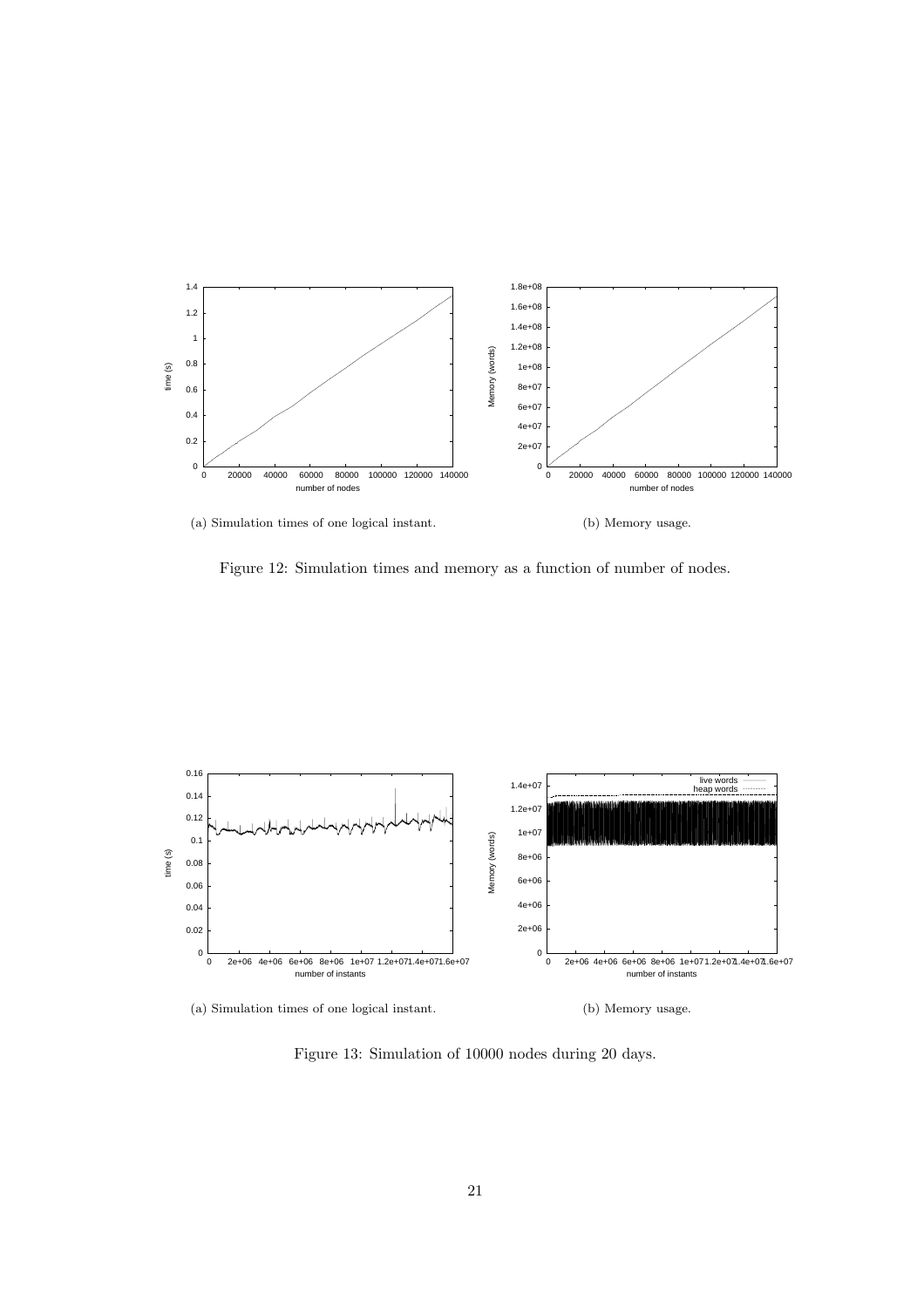execution time of one instant takes about 1.4 second. This is a long simulation but regarding the memory (Fig. [12\(b\)\)](#page-20-1), this simulation takes only 700.

On Fig. [13,](#page-20-2) we plot the speed and memory of a given simulation with a fixed number of nodes. The memory needed to run the simulation is constant (see Fig.  $13(b)$ ). This ensures that a simulation will not swap during an execution. Moreover, the time spent to execute one instant is constant during the whole simulation (see Fig.  $13(a)$ ). GLONEMO, written in REACTIVEML, is able to simulate in an accurate way more than 100000 nodes.

# <span id="page-21-0"></span>5 Related Works

Network simulators are extensively used in the network community research thus many relevant simulators have been developed. We describe now the distinguishing features of some of them.

Network simulators In 2000, Breslau et al. [\[11\]](#page-23-6) defend the need for a single simulator for the research community. This was the VINT project leading to the NS-2 simulator [\[1\]](#page-23-0). Indeed, NS-2 is one of the most popular simulator in the research community. It is a packet-level simulator, initially designed for wired networks. NS-2 is a discrete event simulator. The interest of having one single simulator is to enable comparison between different protocols without the need to implement the protocol we want to compare with. Indeed, NS-2 offers a large protocol library. However, even if NS-2 provides several levels of abstraction (four according to [\[11\]](#page-23-6)), it is more effective to implement the needed exact level of abstraction. This is why some people still write stand-alone simulators. Moreover, NS-2 is not really scalable and is convenient for simulating a few hundred of nodes only.

To overcome the scalability limitation of NS-2, people propose Parallel Discrete Event Simulation [\[17\]](#page-24-10) where the simulator is distributed among several machines. GTNetS [\[33\]](#page-24-11) is developed with this paradigm. This is a complementary approach to a centralized implementation as provided in ReactiveML. The two dedicated simulators implemented in ReactiveML appear to be scalable enough to run on a single machine.

NAB [\[15\]](#page-23-9) is a network simulator written in ML. The arguments for using ML instead of C are the same as ours, but ReactiveML provides parallelism as a primitive construct.

Network simulators for sensor networks Sensor networks are a new kind of ad hoc networks that interest the research community. Those networks have different characteristics and new constraints, thus new simulators are needed. Because one of the key issue in sensor networks is the power consumption, people began to develop simulators that take into account the energy consumption. Avrora [\[40\]](#page-25-4) and Atemu [\[31\]](#page-24-12) are cycle-accurate simulators (RTL level). With that level of details, scalability is probably hopeless.

<span id="page-21-1"></span>Environment simulators for wireless sensor networks The classical network simulator do not have realistic environment models. People from the field of sensor network simulation are faced with the issue of having a model of the physical environment that activates the sensors. We present in this section the existing approach.

Sridharan et al [\[38\]](#page-25-5) propose to link a Matlab environment simulator with the sensor network simulator TOSSIM. Their approach suits their problem: the example taken is the monitoring of the health of a building structure. This is modeled as a state-space system which follows a differential equation. Matlab is appropriate for that application because it is dedicated to solve differential equations.

The analogy consists in assuming that phenomena that sensors have to detect propagate as the radio waves. Of course, phenomena are not relayed by nodes as radio packets could be relayed. For example, if the network has to warn in case of earthquake, the phenomenon to detect is the earth tremor. Earth tremors propagate, thus to model this environment, we need the position of the earthquake's focus (or epicenter) and a model of propagation for the seismic waves.

Several sensor network simulators (SensorSim [\[29\]](#page-24-13), J-Sim [\[37\]](#page-25-6) and an extension of NS-2 by Downard [\[13\]](#page-23-11)) implement a sensor channel.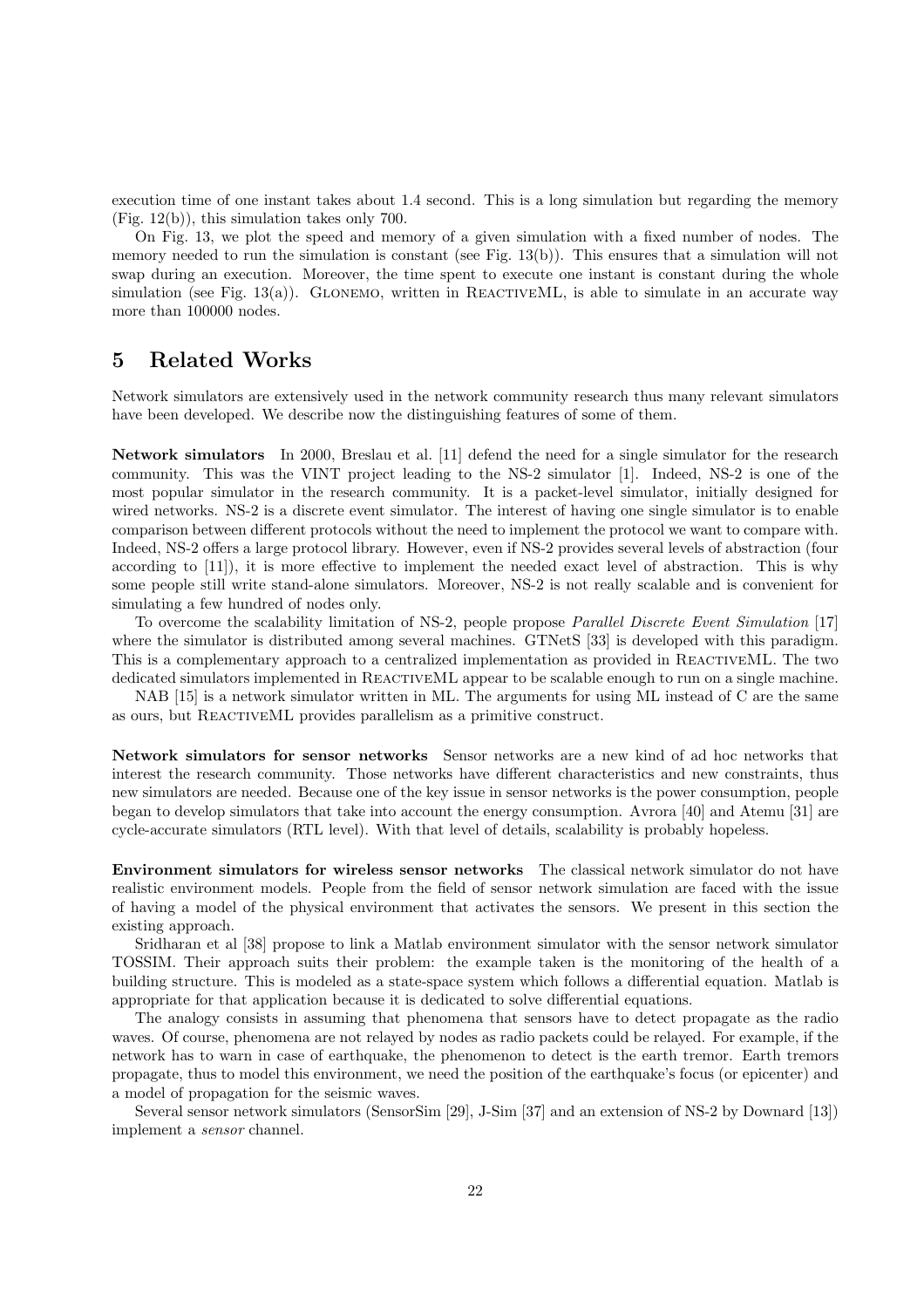In this case it is ok but for other environments we cannot always assume that phenomena propagate. For instance, a cloud does not propagate, it moves.

Some approaches define new propagation models: Seismic and Acoustic in J-Sim. Others use the radio propagation model of their simulator to model the propagation of the phenomenon. This modeling is even less precise.

In our approach, with Lucky, we can be more general, we manage to model different kind of environment.

Reactive and Synchronous Languages Compared to other implementations of the reactive model such as SugarCubes [\[10\]](#page-23-2) or FairThreads [\[36\]](#page-25-0) that propose a "library" approach, ReactiveML proposes a language approach. Reactive library gives access to all the features of the host language and is relatively light to implement. Nonetheless, this approach can lead to confusions between values from the host language used for programming the instant and reactive constructs. This can lead to re-entrance phenomena which are usually detected by run-time tests. Moreover, signals in the reactive model are subject to dynamic scoping rules, making the reasoning on programs hard.

Even if the reactive model is based on the synchronous one as it can be found in LUSTRE  $[20]$ , SIGNAL  $[19]$ or Esterel [\[7\]](#page-23-12), it would be difficult to implement a simulator in these languages. They are designed for the programming of safety critical applications. They must guaranty execution in bounded time and memory. So, dynamic creation is forbidden. This is a strong limitation for dynamic systems simulation such as ad hoc networks. Moreover the use of complex data structures that are shared between the reactive part and the computational one would be difficult.

# <span id="page-22-0"></span>6 Conclusion and Perspectives

From the observation that generic network simulators are not always satisfactory and that users still develop their own simulators from scratch, we propose the use of the reactive model to program them. This model is dedicated to the programming of systems with a large number of parallel processes and communications. This is typically the case of network simulators.

Two different simulators have been considered: a coarse-grained one (ELIP) and a fine-grained one (Glonemo). Both simulators, with the graphical interface, were defined in less than 2000 lines of ReactiveML. It is easy to define data structures describing nodes and packets. Moreover, the reactive model appeared to be well adapted for both the description of mobility in ELIP and to the modular description of the different network layers in Glonemo. Finally, the underlined model of concurrency of reactive programs states that every node of the network reacts synchronously during an instant. This makes the correspondence between the logical time and the simulation time.

The link between ReactiveML and Lucky allowed to simulate the physical external environment in Glonemo. This point is particularly important for sensor networks since a naive model of the environment does not give relevant simulation results.

Simulators were efficient enough and robust to obtain useful simulation metrics [\[4,](#page-23-13) [5,](#page-23-14) [6\]](#page-23-8). It is clearly possible to develop more efficient simulators than ELIP and Glonemo but it appears that there was a good compromise between the development time and the simulators efficiency.

This work offers several perspectives, some concerning the simulators by themselves and some concerning REACTIVEML. For the GLONEMO simulator, it would be interesting to have several levels of simulation: a fine-grained simulator in order to obtain an accurate estimation of the energy consumption, and a faster simulator which gives information about higher layers. Understanding how to write such a multi-level simulator is a challenging direction.

Another direction is the use of formal validation techniques and tools for reactive programs. Technically, this means extracting models in a form usable by the validation tools. In Glonemo, for example, we would like to prove two kinds of properties. The first one is the validation of the abstractions that are needed for the model to be of a reasonable complexity. For instance, we think that we should never include a full description of the hardware to the model, at the abstraction level which is needed for precise energy evaluations, i.e., the RTL (Register Transfer Level) level. But if we include an abstraction of it, we should prove that: (a) an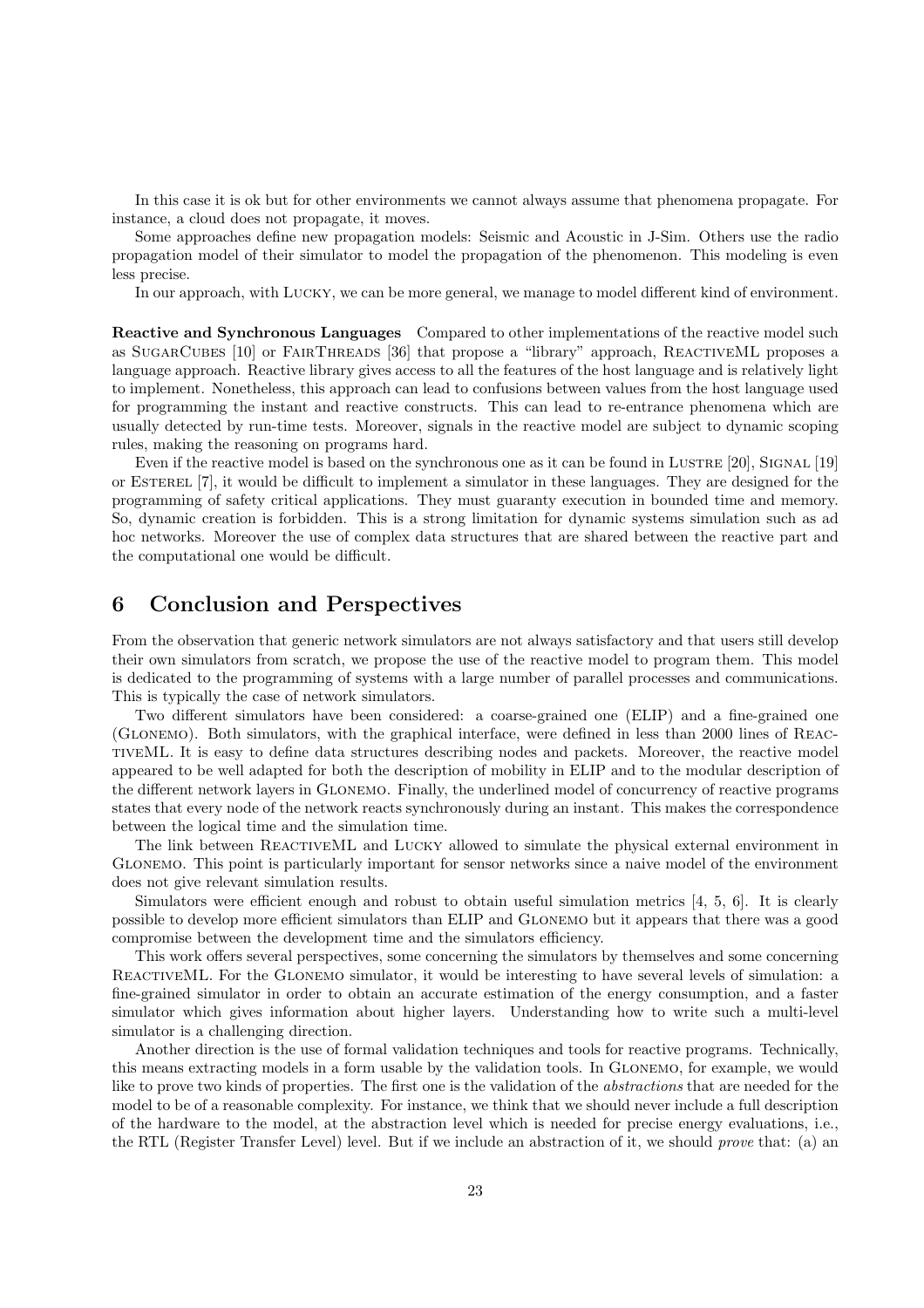abstraction of the real hardware is required, and (b) the composition with the rest of the model preserves this abstraction. The second kind is the verification of global properties such as: after time T, the system still has more than x % of nodes alive. Verifying reactive programs with dynamic creation of processes is still largely an open problem. Establishing close relations between the reactive model and process algebra could give some useful insight [\[3\]](#page-23-15).

The key perspective is to use REACTIVEML not only to simulate ad hoc networks but also other embedded systems. There is a first experiment with the simulation of a gyroscopic system. This example is taken from the avionic industry. It deals with the treatment of position variations of an airplane [\[27\]](#page-24-16). An interesting point here is how to extract the embedded (real-time) software from the ReactiveML program.

# <span id="page-23-0"></span>References

- <span id="page-23-3"></span>[1] The Network Simulator - ns-2.
- <span id="page-23-15"></span>[2] Ra´ul Acosta-Bermejo. Rejo - Langage d'Objets R´eactifs et d'Agents. PhD thesis, Ecole des Mines de Paris, 2003.
- [3] R.M. Amadio and F. Dabrowski. Feasible reactivity for synchronous cooperative threads. In Extended abstract presented at the workshop Expressiveness in Concurrency, San Francisco, September 2005.
- <span id="page-23-14"></span><span id="page-23-13"></span>[4] F. Benbadis, M. Dias de Amorim, and S. Fdida. 3P: Packets for positions prediction. In Proceedings of IEEE INFOCOM students workshop'05, Miami, FL, USA, 2005.
- [5] F. Benbadis, M. Dias de Amorim, and S. Fdida. Dissémination prédictive des coordonnées pour le routage géographique basé sur l'âge. In Proceedings of CFIP 2005 Conference, Bordeaux, France, 2005.
- <span id="page-23-8"></span>[6] F. Benbadis, M. Dias de Amorim, and S. Fdida. ELIP: Embedded location information protocol. In Proceedings of IFIP Networking 2005 Conference, Waterloo, Canada, 2005.
- <span id="page-23-12"></span>[7] G. Berry. The foundations of Esterel. In G. Plotkin, C. Stirling, and M. Tofte, editors, Proof, Language, and Interaction: Essays in Honour of Robin Milner, pages 425–454. MIT Press, 2000.
- <span id="page-23-4"></span><span id="page-23-1"></span>[8] Frédéric Boussinot. Concurrent programming with Fair Threads: The LOFT language, 2003.
- [9] Frédéric Boussinot and Robert de Simone. The SL synchronous language. Software Engineering. 22(4):256–266, 1996.
- <span id="page-23-2"></span>[10] Frédéric Boussinot and Jean-Ferdy Susini. The SugarCubes tool box : A reactive java framework. Software Practice and Experience, 28(4):1531–1550, 1998.
- <span id="page-23-6"></span>[11] Lee Breslau, Deborah Estrin, Kevin R. Fall, Sally Floyd, John S. Heidemann, Ahmed Helmy, Polly Huang, Steven McCanne, Kannan Varadhan, Ya Xu, and Haobo Yu. Advances in network simulation. IEEE Computer, 33(5):59–67, 2000.
- <span id="page-23-5"></span>[12] Christian Brunette. Construction et simulation graphiques de comportements: le modèle des Icobjs. PhD thesis, Université de Nice-Sophia Antipolis, 2004.
- <span id="page-23-11"></span><span id="page-23-10"></span>[13] Ian Downard. Simulating sensor networks in ns-2, 2005.
- [14] Christian C. Enz, Amre El-Hoiydi, Jean-Dominique Decotignie, and Vincent Peiris. Wisenet: An ultralow-power wireless sensor network solution. IEEE Computer, 37(8):62–70, 2004.
- <span id="page-23-9"></span><span id="page-23-7"></span>[15] EPFL. Network in A Box.
- [16] Deborah Estrin, Mark Handley, John Heidemann, Steven McCanne, Ya Xu, and Haobo Yu. Network visualization with nam, the vint network animator. Computer, 33(11):63–68, 2000.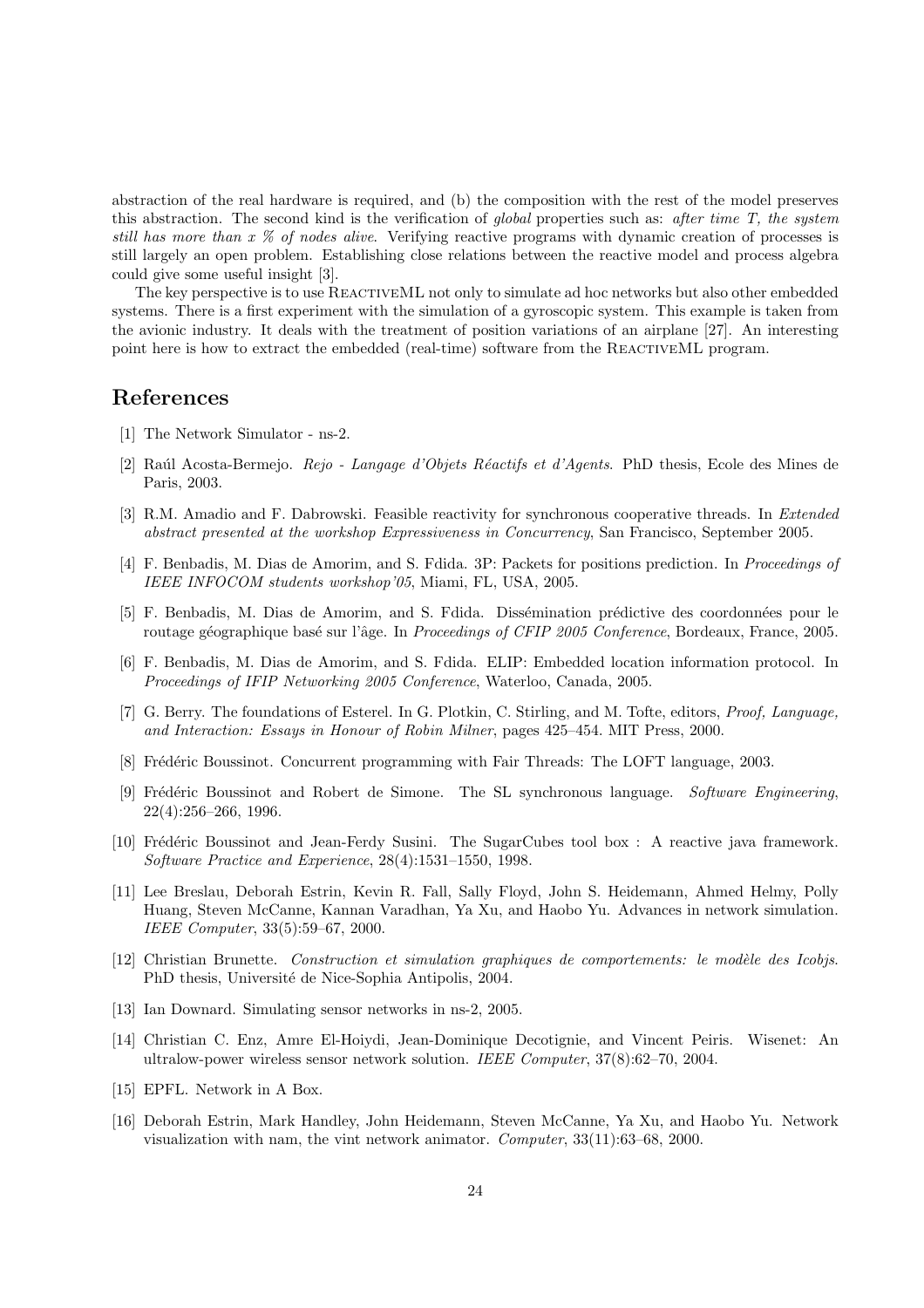- <span id="page-24-10"></span>[17] Richard M. Fujimoto, Kalyan S. Perumalla, Alfred Park, Hao Wu, Mostafa H. Ammar, and George F. Riley. Large-scale network simulation: How big? how fast? In MASCOTS, page 116. IEEE Computer Society, 2003.
- <span id="page-24-15"></span><span id="page-24-0"></span>[18] Matthias Grossglauser and Martin Vetterli. Locating nodes with EASE: Last encounter routing in ad hoc networks through mobility diffusion. In Proceedings of IEEE Infocom, March 2003.
- [19] P. Le Guernic, T. Gautier, M. Le Borgne, and C. Lemaire. Programming real-time applications with signal. Proc. of the IEEE, 79(9):1321–1336, September 1991.
- <span id="page-24-14"></span><span id="page-24-8"></span>[20] N. Halbwachs, P. Caspi, P. Raymond, and D. Pilaud. The synchronous data-flow programming language lustre. Proc. of the IEEE, 79(9):1305–1320, September 1991.
- [21] Chalermek Intanagonwiwat, Ramesh Govindan, and Deborah Estrin. Directed diffusion: a scalable and robust communication paradigm for sensor networks. In MOBICOM, pages 56–67, 2000.
- <span id="page-24-5"></span>[22] Erwan Jahier and Pascal Raymond. The lucky language reference manual. Technical report, Unité Mixte de Recherche 5104 CNRS - INPG - UJF, 2004.
- <span id="page-24-4"></span><span id="page-24-3"></span>[23] Xavier Leroy. The Objective Caml system release 3.09. Documentation and user's manual. Technical report, INRIA, 2006.
- [24] Louis Mandel. Conception, Sémantique et Implantation de ReactiveML : un langage à la ML pour la programmation réactive. PhD thesis, Université Paris 6, 2006.
- <span id="page-24-6"></span>[25] Louis Mandel and Farid Benbadis. Simulation of mobile ad hoc network protocols in ReactiveML. In Synchronous Languages, Applications, and Programming (SLAP'05), Edinburgh, Scotland, April 2005. ENTCS.
- <span id="page-24-2"></span>[26] Louis Mandel and Marc Pouzet. ReactiveML, a reactive extension to ML. In ACM International conference on Principles and Practice of Declarative Programming (PPDP'05), Lisbon, Portugal, July 2005.
- <span id="page-24-16"></span>[27] Lionel Morel and Louis Mandel. Executable contracts for incremental prototypes of embedded systems. Submitted to publication, 2006.
- <span id="page-24-13"></span><span id="page-24-1"></span>[28] OPNET Modeler. <http://www.opnet.com>.
- [29] Sung Park, Andreas Savvides, and Mani B. Srivastava. Sensorsim: a simulation framework for sensor networks. In MSWIM '00: Proceedings of the 3rd ACM international workshop on Modeling, analysis and simulation of wireless and mobile systems, pages 104–111, New York, NY, USA, 2000. ACM Press.
- <span id="page-24-7"></span>[30] Joseph Polastre, Jason Hill, and David Culler. Versatile low power media access for wireless sensor networks. In SenSys '04: Proceedings of the 2nd international conference on Embedded networked sensor systems, pages 95–107, New York, NY, USA, 2004. ACM Press.
- <span id="page-24-12"></span>[31] Jonathan Polley, Dionysys Blazakis, Jonathan McGee, Dan Rusk, and John S. Baras. ATEMU: A Fine-grained Sensor Network Simulator. Secon, 2004.
- <span id="page-24-9"></span>[32] P. Raymond, D. Weber, X. Nicollin, and N. Halbwachs. Automatic testing of reactive systems. In 19th IEEE Real-Time Systems Symposium, Madrid, Spain, December 1998.
- <span id="page-24-11"></span>[33] George F. Riley. The georgia tech network simulator. In MoMeTools '03: Proceedings of the ACM SIGCOMM workshop on Models, methods and tools for reproducible network research, pages 5–12, New York, NY, USA, 2003. ACM Press.